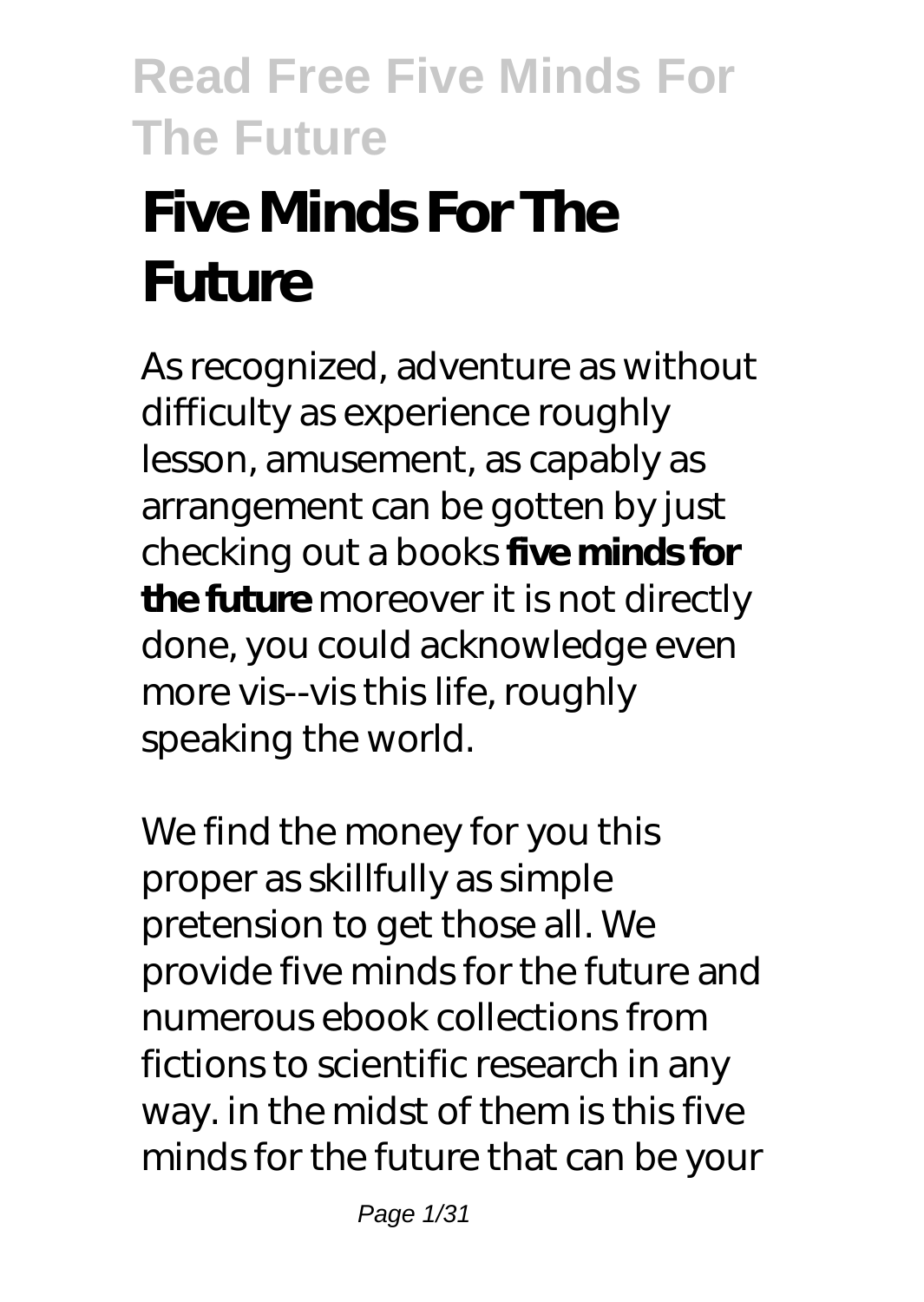partner.

Howard Gardner: Five Minds for the Future / Ross Institute Summer Academy 2007 Howard Gardner: Five Minds for the Future / Ross Institute Summer Academy 2007 (excerpt) *Five Minds for the Future by Howard Gardner - Different Types of Mind* Howard Gardner: Five Minds for the Future The 5 Minds for the Future (Howard Gardner) Five Minds for the Future Gardners 5 Minds *5 Minds for the Future* **5 Minds for the Future** Five Minds for the Future (Audiobook) by Howard Gardner**Five Minds for the Future** Nov 07 - Five Minds for the Future *Politics Book Review: Five Minds for the Future by Howard Gardner The Five Minds for the Future* **FDDS Five Minds for the Future Developing My Five Minds by** Page 2/31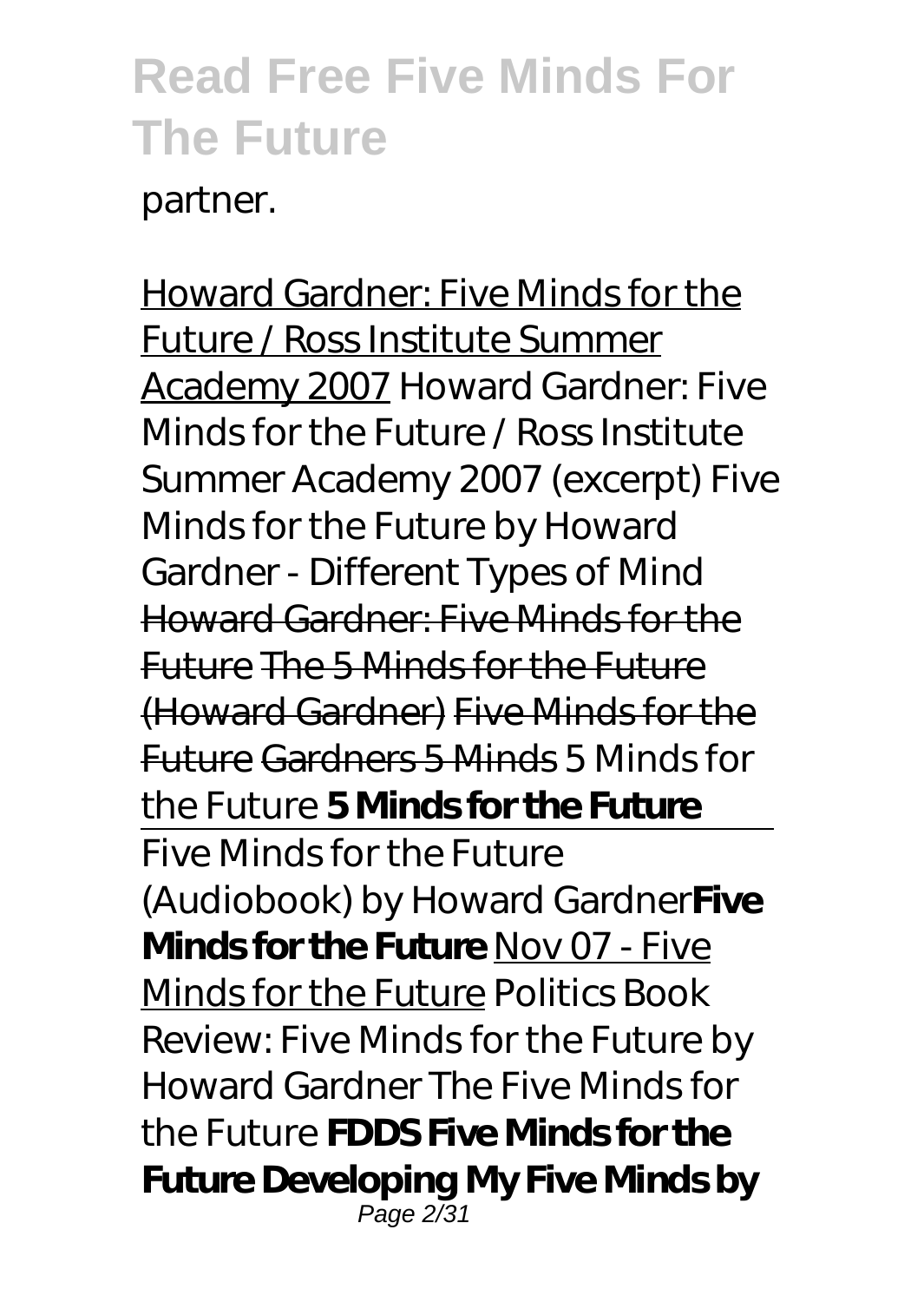**5 Minds for the Future -Howard Gardner EDIM508** Five Minds for the Future Five Minds For The Future | By Kaustubh Panse [Workplace Principles] *Cultures AT Work - 5 Minds for the Future Five Minds For The Future*

These include: The Disciplinary Mind: the mastery of major schools of thought, including science, mathematics, and history, and of at... The Synthesizing Mind: the ability to integrate ideas from different disciplines or spheres into a coherent whole and to... The Creating Mind: the capacity to ...

#### *Howard Gardner | Five Minds for the Future* In Five Minds for the Future, bestselling author Howard Gardner

shows how we will each need to Page 3/31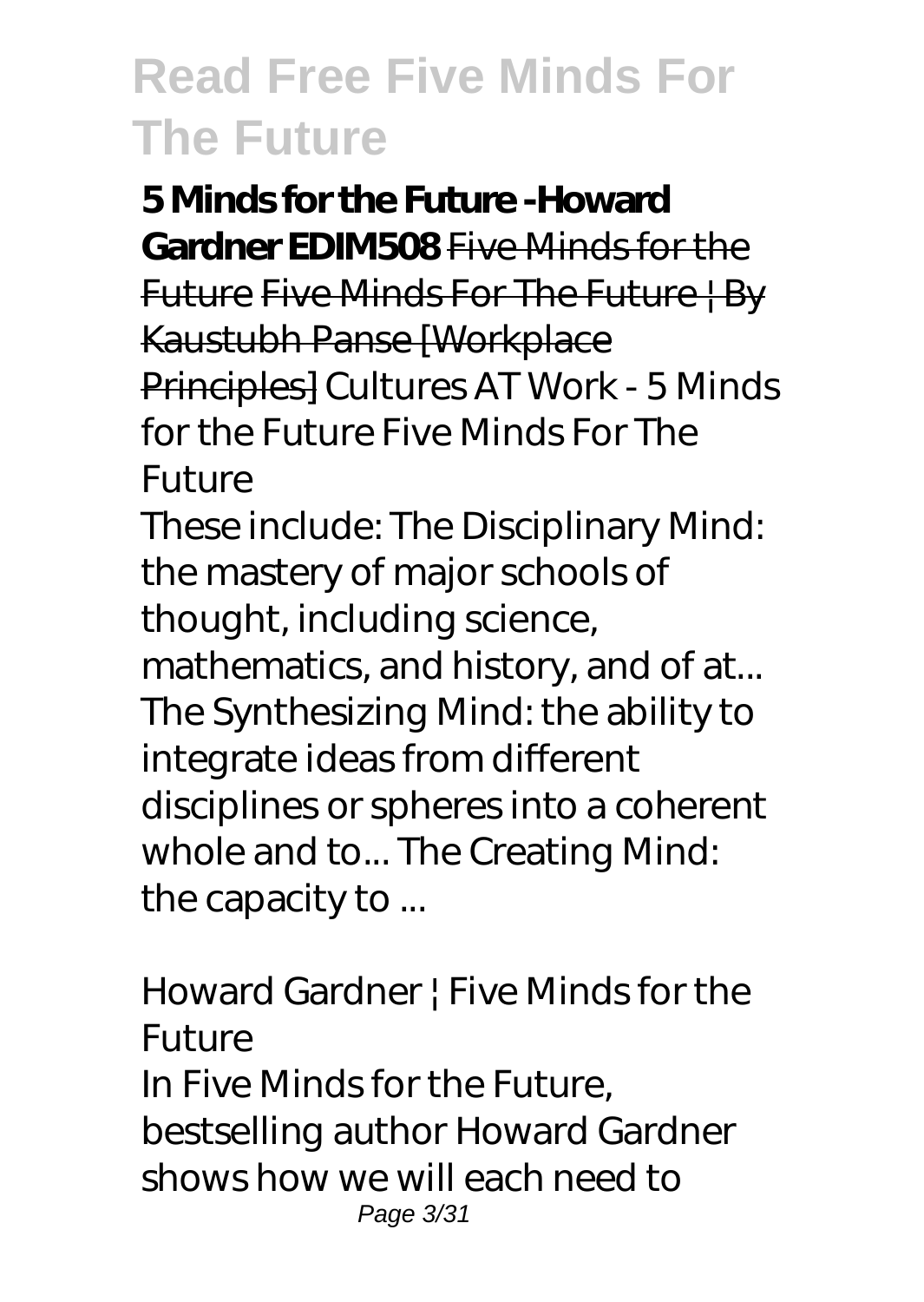master "five minds" that the fastpaced future will demand: · The disciplined mind, to learn at least one profession, as well as the major thinking (science, math, history, etc.) behind it  $\cdot$  The synthesizing mind, to organize the massive amounts of information and communicate effectively to others · The creating mind, to revel in unasked questions and uncover new phenomena and insightful apt ...

*Five Minds for the Future: Amazon.co.uk: Gardner, Howard ...* Therefore, the most important "minds" needed for the future include good understanding of science and technology and their possible implications for better or worse, longterm thinking and action in terms of the human species as a whole, Page 4/31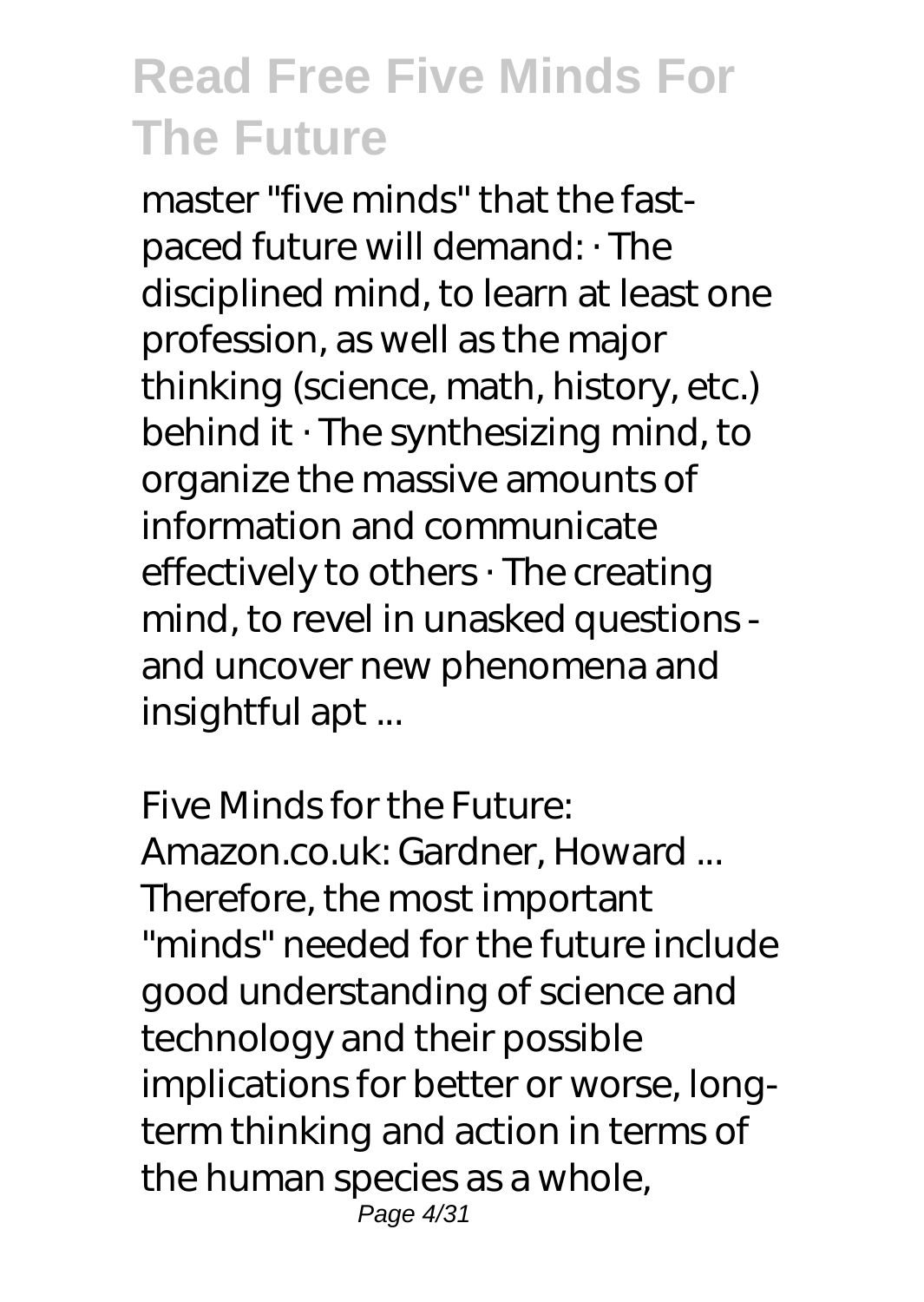pondering and deciding on highstake future-shaping "fuzzy gambles" in the face of thick uncertainties, and value transformation fitting survival requirements and self-transformation potentials - including counterconventional ones such as strict regulation ...

*Five Minds for the Future eBook: Gardner, Howard: Amazon ...* Five Minds for the Future Summary About Howard Gardner. Howard Gardner an American psychologist, author and theorist born on July 11th, 1943 in Scranton. " Five Minds for the Future Summary". The Harvard psychologist MacArthur shook the Earth with his unorthodox claim about... Key Lessons from " Five ...

*Five Minds for the Future PDF* Page 5/31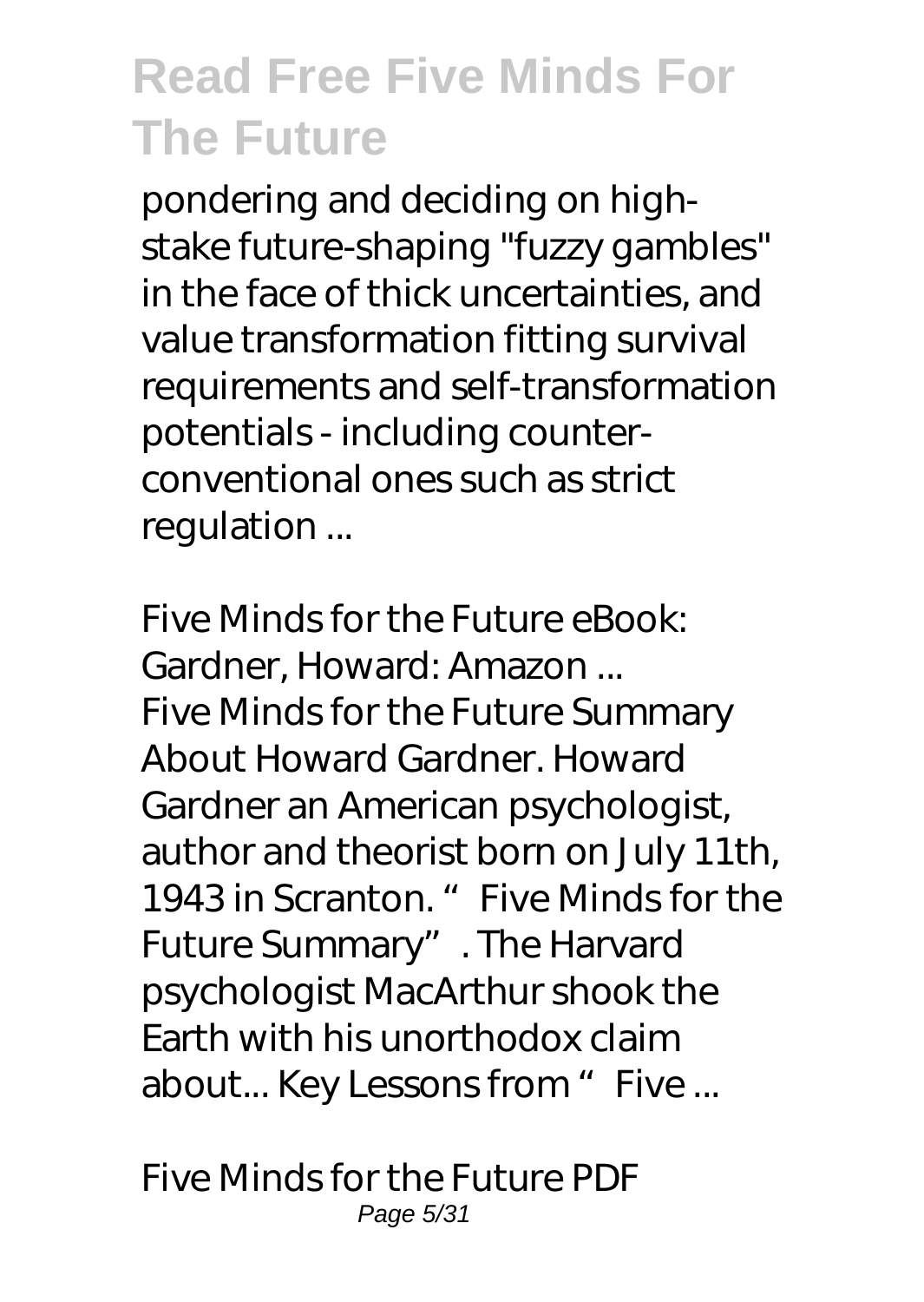*Summary - Howard Gardner ...* In this book, Gardner makes a case for the importance of five types of thinking or minds for the future: the disciplinary mind (putting in 10,000 hrs to master a discipline and its way of thinking), the synthesizing mind (interdisciplinary linkages), creative mind (new ways of thinking or modifying a domain), respectful mind (respecting others) and ethical mind (doing work that is good).

#### *Five Minds for the Future by Howard Gardner*

Sep 02, 2020 five minds for the future Posted By Anne RiceMedia Publishing TEXT ID c2505526 Online PDF Ebook Epub Library Pdf Five Minds For The Entrepreneurial Future the five minds for the entrepreneurial future pres ented in this paper repr esent a shot Page 6/31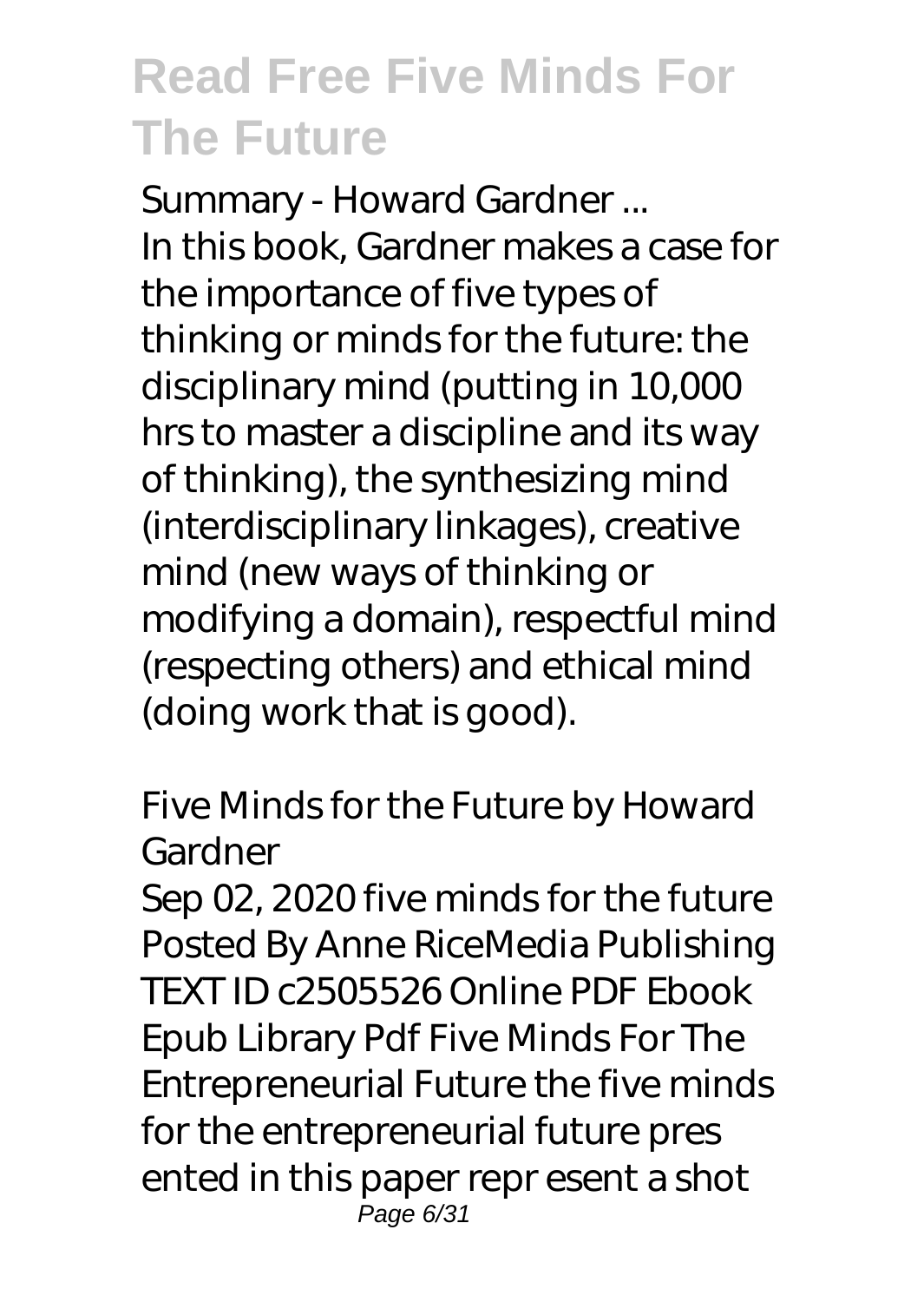across the bow of entrepreneurship educators this paper is not intended as a last word on this

#### *five minds for the future*

Therefore, the most important "minds" needed for the future include good understanding of science and technology and their possible implications for better or worse, longterm thinking and action in terms of the human species as a whole, pondering and deciding on highstake future-shaping "fuzzy gambles" in the face of thick uncertainties, and value transformation fitting survival requirements and self-transformation potentials - including counterconventional ones such as strict regulation ...

*Five Minds for the Future (Audio* Page 7/31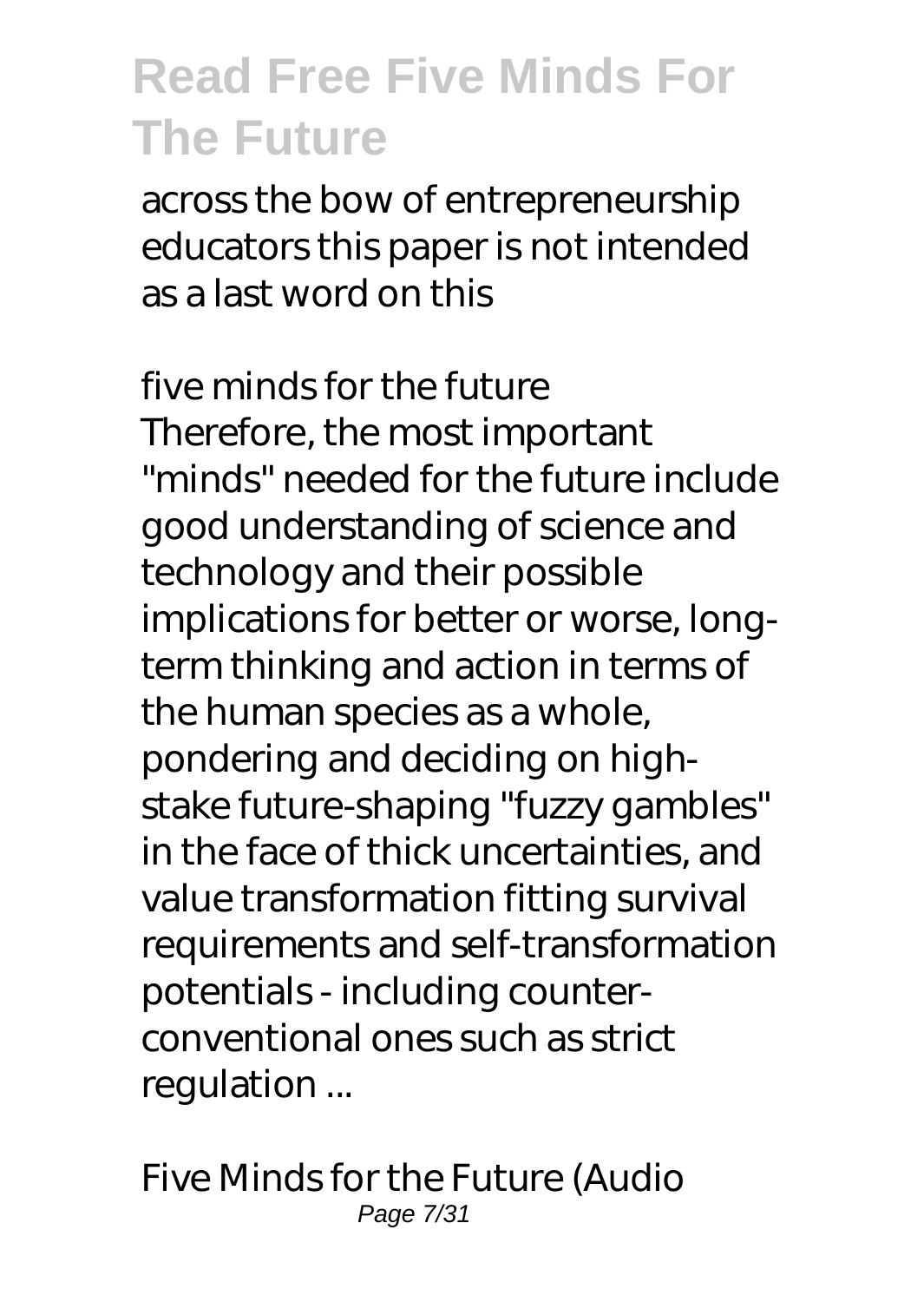*Download): Amazon.co.uk ...* Reflection of Five Minds for the Future The concepts and arguments about Gardner's five minds enriched me a lot, and made me think further about the capabilities and skills people should equipped with to handle the new world in the future individually and cooperatively. As a master student, I feel that subjects in commerce will cultivate my cognition and interpersonal skills by developing disciplined, synthesizing, creating, respectful, and ethical minds.

#### *Reflection of Five Minds for the Future - PHDessay.com*

Therefore, the most important "minds" needed for the future include good understanding of science and technology and their possible implications for better or worse, long-Page 8/31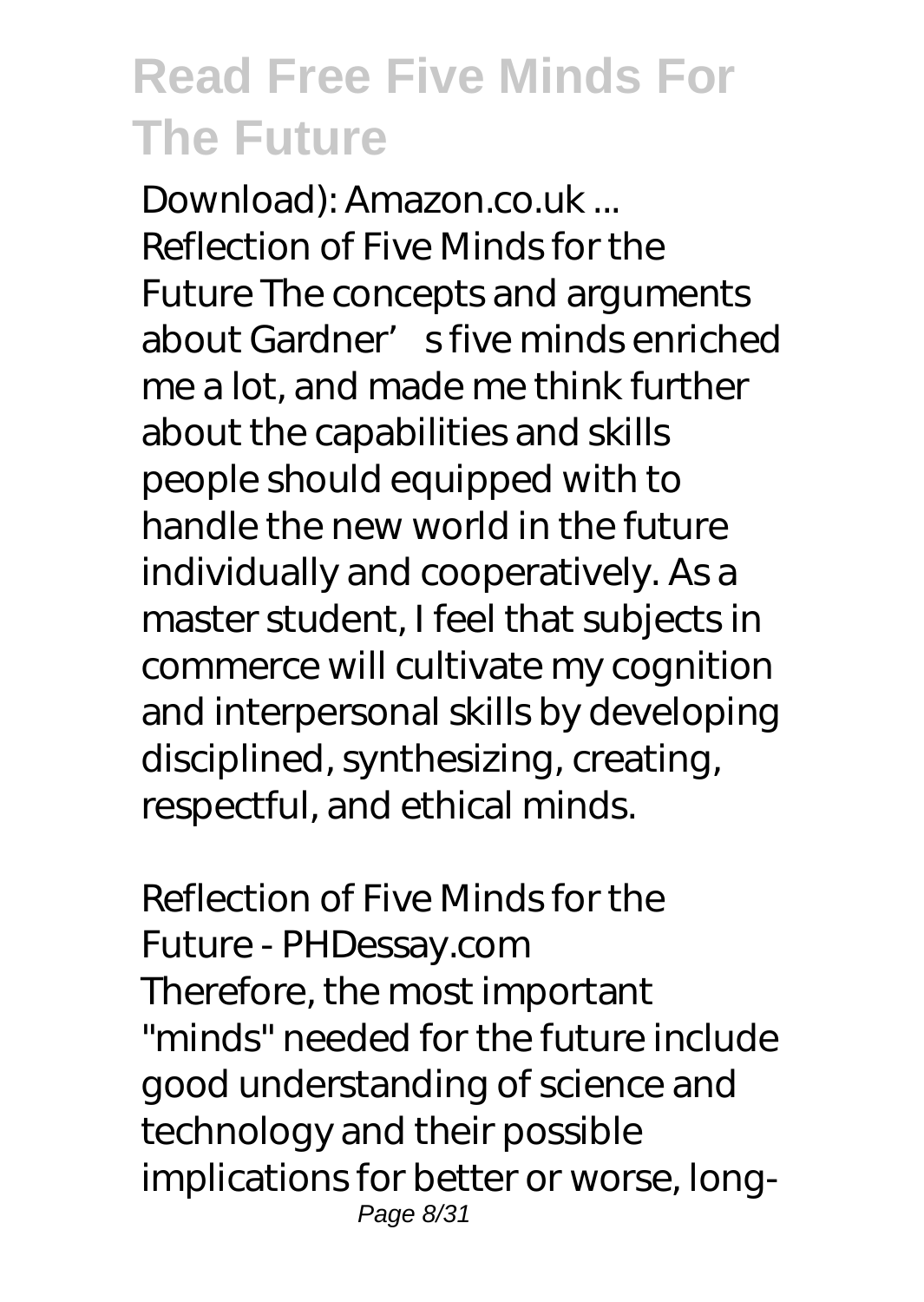term thinking and action in terms of the human species as a whole, pondering and deciding on highstake future-shaping "fuzzy gambles" in the face of thick uncertainties, and value transformation fitting survival requirements and self-transformation potentials - including counterconventional ones such as strict regulation ...

#### *Amazon.co.uk:Customer reviews: Five Minds for the Future*

Therefore, the most important "minds" needed for the future include good understanding of science and technology and their possible implications for better or worse, longterm thinking and action in terms of the human species as a whole, pondering and deciding on highstake future-shaping "fuzzy gambles" Page 9/31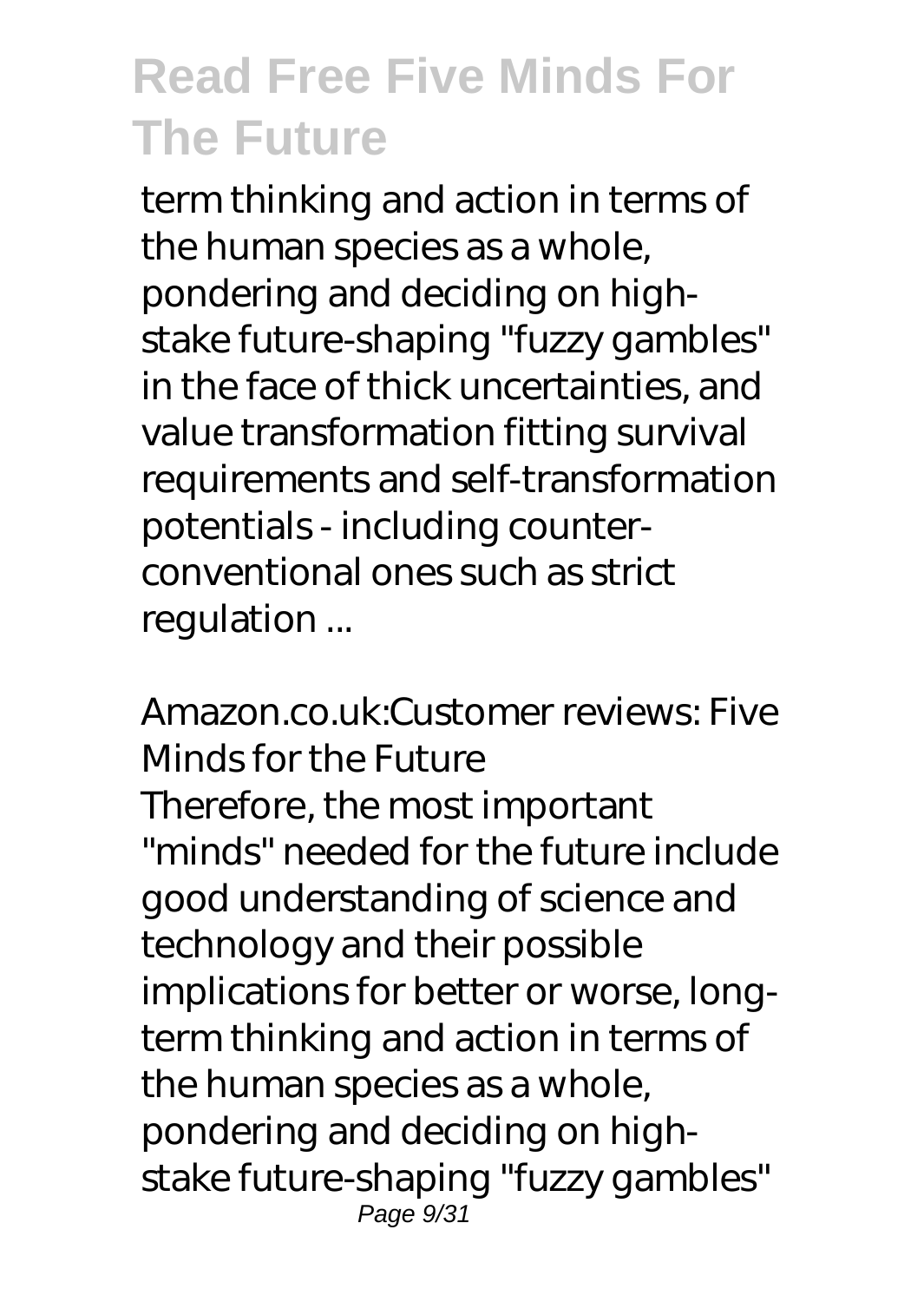in the face of thick uncertainties, and value transformation fitting survival requirements and self-transformation potentials - including counterconventional ones such as strict regulation ...

#### *Five Minds for the Future: Gardner, Howard: 9781422145357 ...*

Five Minds for the Future by Gardner, Howard and a great selection of related books, art and collectibles available now at AbeBooks.co.uk.

#### *Five Minds for the Future by Gardner Howard - AbeBooks*

The disciplinary mind: mastery of major schools of thought; The synthesizing mind: ability to integrate ideas; The creating mind: capacity to uncover and clarify problems, questions, and phenomena; The Page 10/31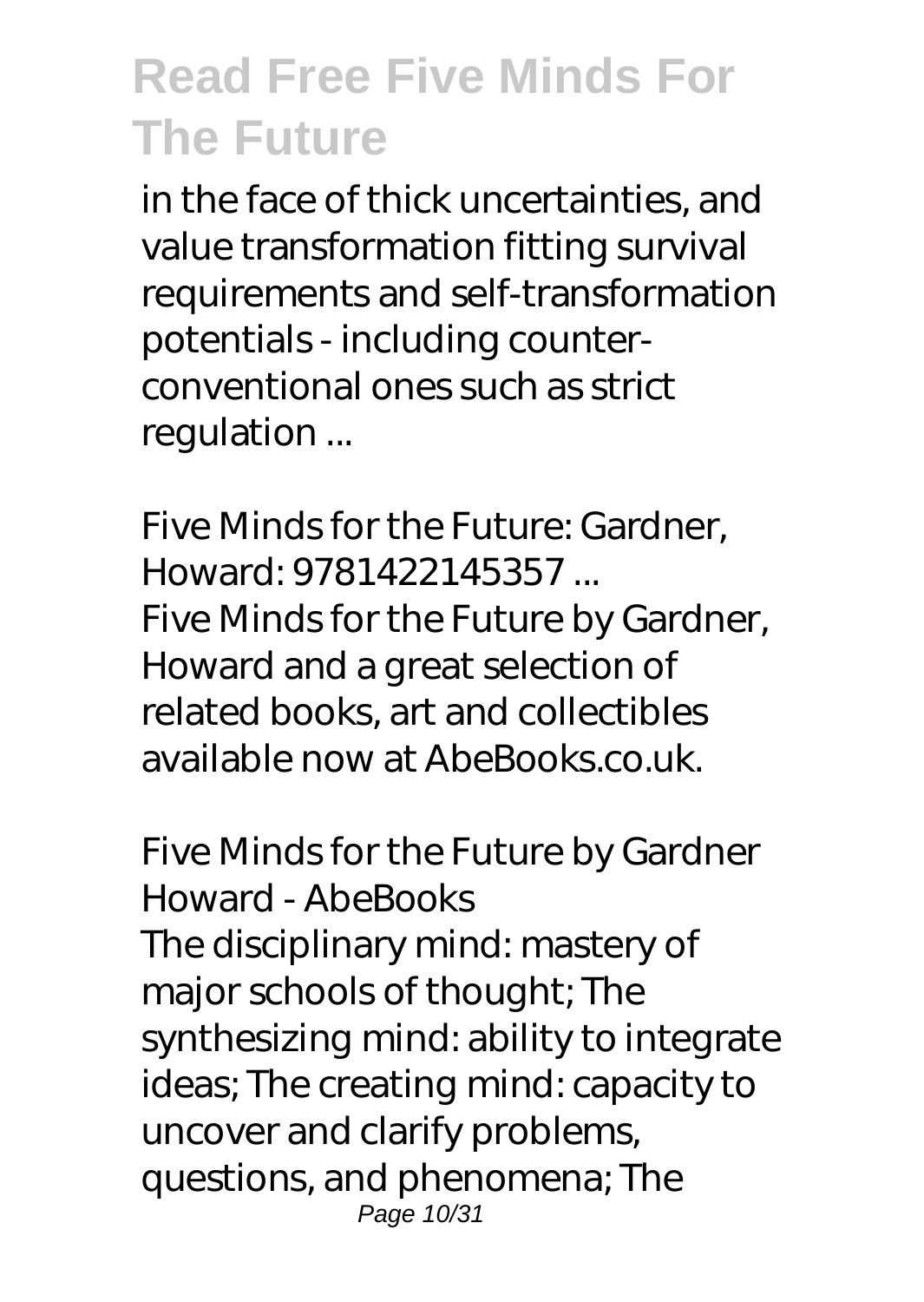respectful mind: awareness of and appreciation for differences among human beings; The ethical mind: fulfillment of one's responsibilities

#### *Five Minds for the Future Audiobook | Howard Gardner ...*

Without these "minds," we risk being overwhelmed by information, unable to succeed in the workplace, and incapable of the judgment needed to thrive both personally and professionally. Complete with a substantial new introduction, Five Minds for the Future provides valuable tools for those looking ahead to the next generation of leaders - and for all of us striving to excel in a complex world.

*Five Minds for the Future en Apple Books*

Page 11/31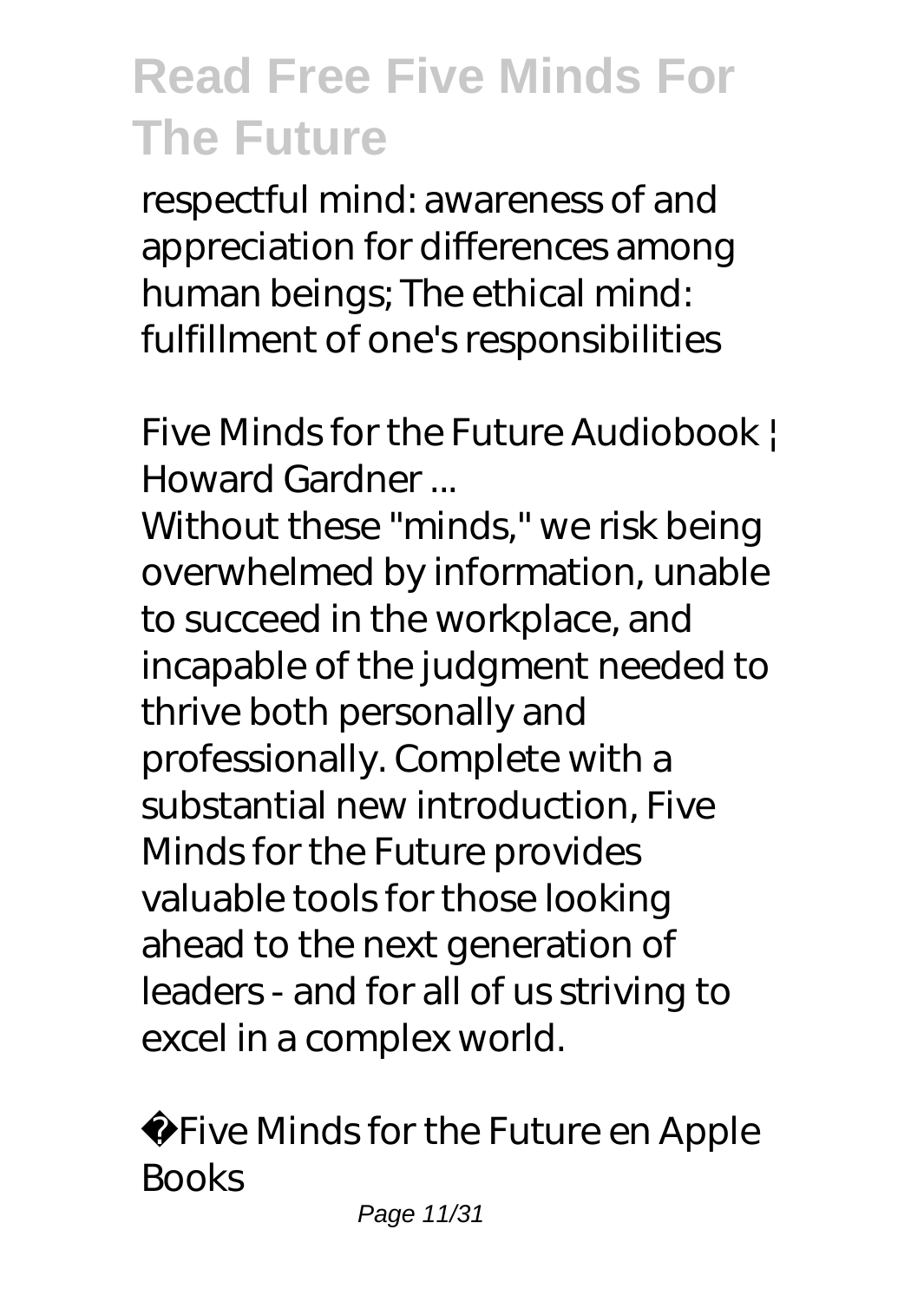Sep 01, 2020 five minds for the future Posted By Enid BlytonPublic Library TEXT ID c2505526 Online PDF Ebook Epub Library Five Minds For The Future Harvard Business Review when i talk about the five minds for the future there is no scientific claim that these are the five minds that god gave us or that are innate or that we have to develop rather im making the

#### *five minds for the future*

Buy Five Minds for the Future from Kogan.com. We live in a time of relentless change. The only thing that?s certain is that new challenges and opportunities will emerge that are virtually unimaginable today. How can we know which skills will be required to succeed? In Five Minds for the Future, bestselling author Howard Gardner shows how we will each Page 12/31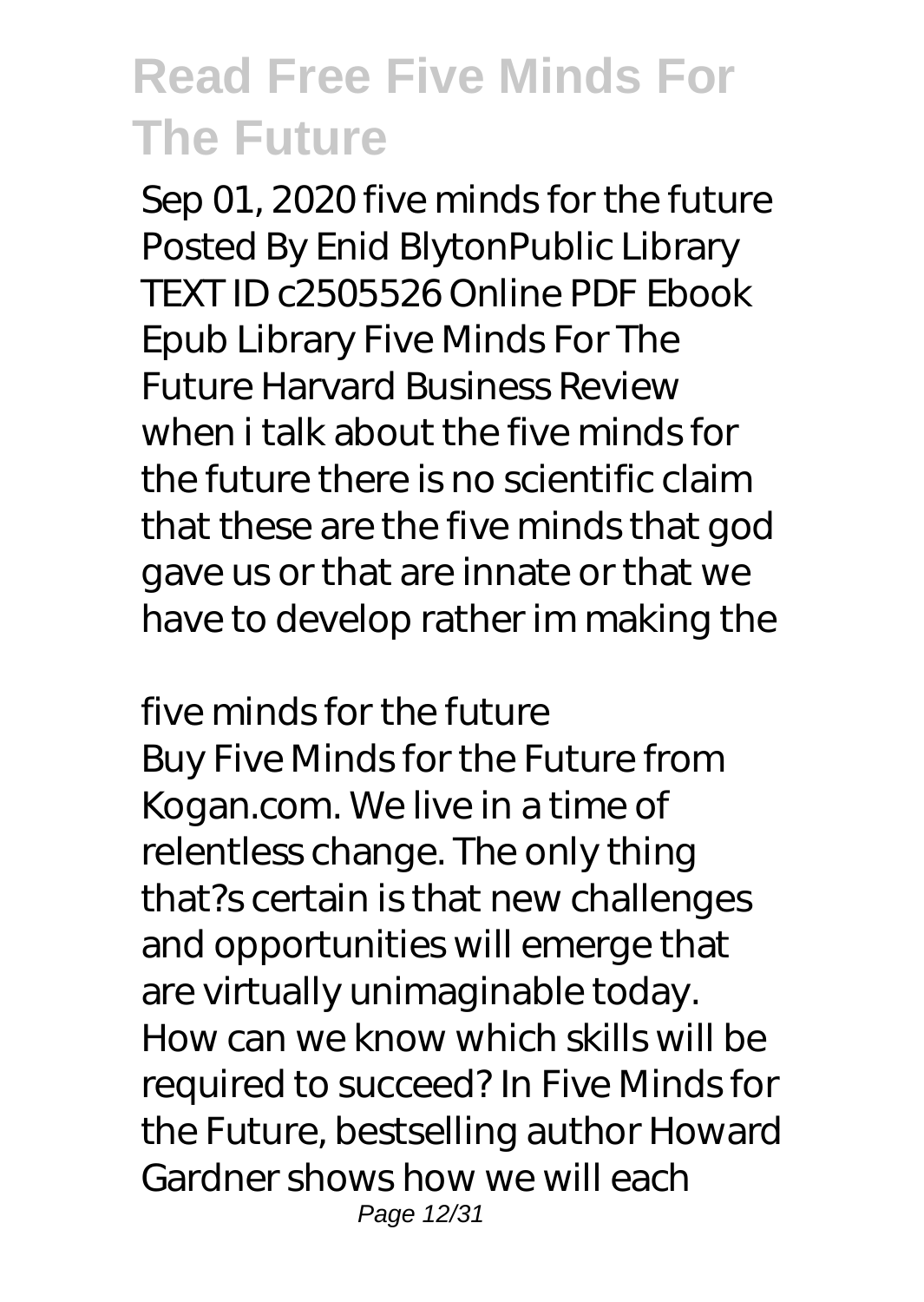need to master &#8220 five  $minds\”...$ 

We live in a time of relentless change. The only thing that?s certain is that new challenges and opportunities will emerge that are virtually unimaginable today. How can we know which skills will be required to succeed? In Five Minds for the Future, bestselling author Howard Gardner shows how we will each need to master "five minds" that the fastpaced future will demand: · The disciplined mind, to learn at least one profession, as well as the major thinking (science, math, history, etc.) behind it · The synthesizing mind, to organize the massive amounts of information and communicate Page 13/31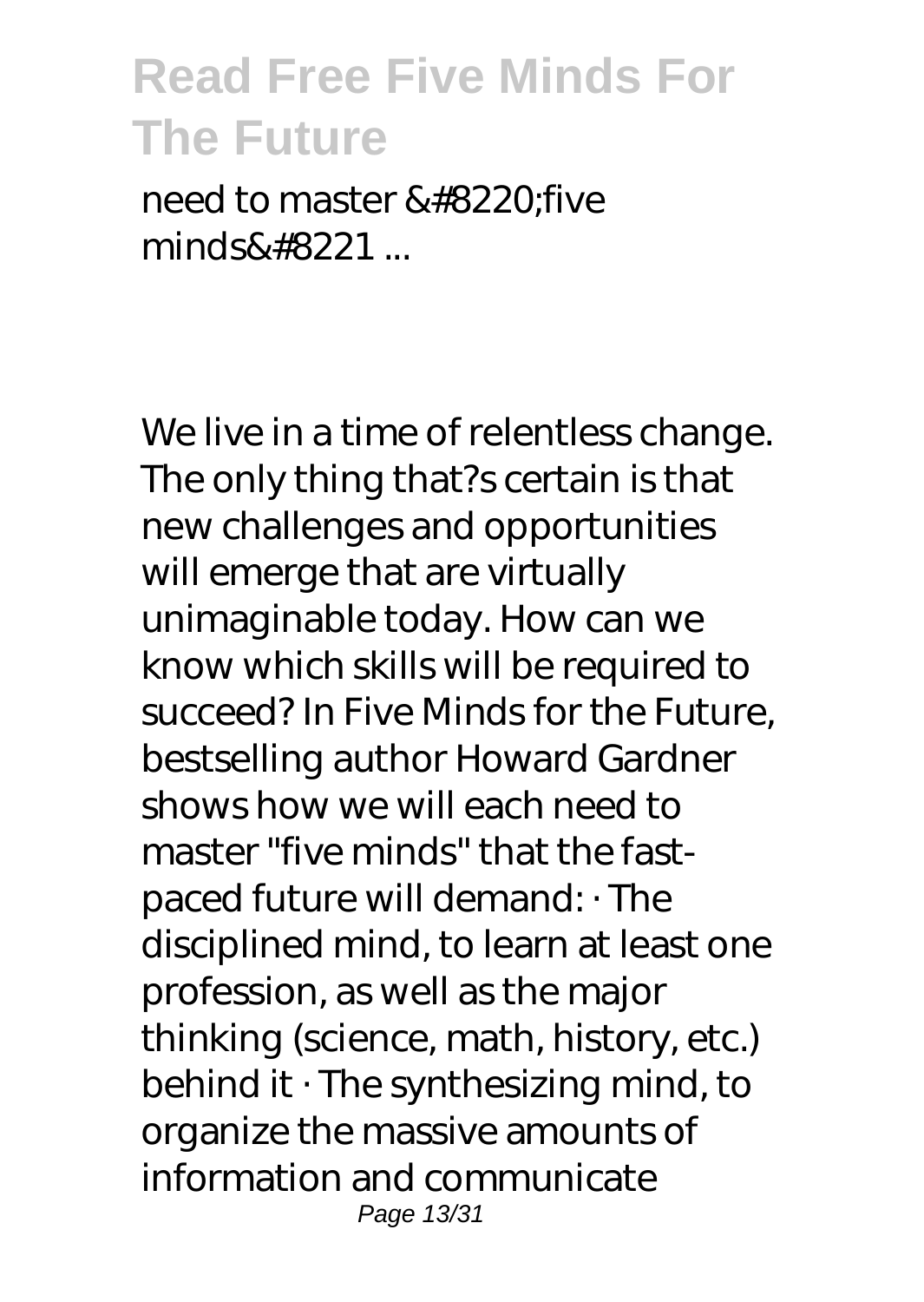effectively to others · The creating mind, to revel in unasked questions and uncover new phenomena and insightful apt answers · The respectful mind, to appreciate the differences between human beings and understand and work with all persons · The ethical mind, to fulfill one's responsibilities as both a worker and a citizen Without these "minds," we risk being overwhelmed by information, unable to succeed in the workplace, and incapable of the judgment needed to thrive both personally and professionally. Complete with a substantial new introduction, Five Minds for the Future provides valuable tools for those looking ahead to the next generation of leaders - and for all of us striving to excel in a complex world. Howard Gardner—cited by Page 14/31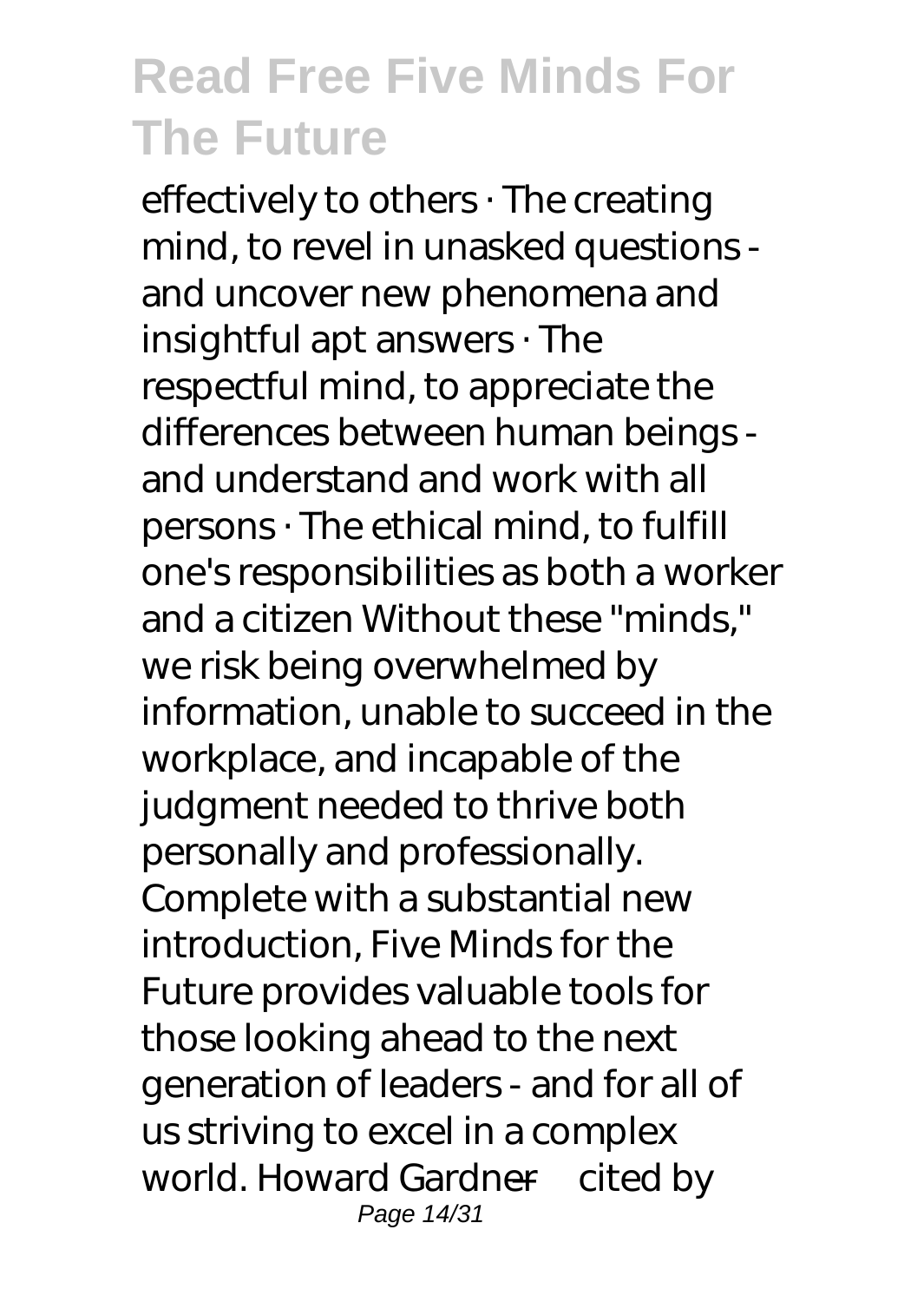Foreign Policy magazine as one of the one hundred most influential public intellectuals in the world, and a MacArthur Fellowship recipient—is the Hobbs Professor of Cognition and Education at the Harvard Graduate School of Education.

This brilliant and revolutionary theory of multiple intelligences reexamines the goals of education to support a more educated society for future generations. Howard Gardner's concept of multiple intelligences has been hailed as perhaps the most profound insight into education since the work of Jerome Bruner, Jean Piaget, and even John Dewey. Here, in The Disciplined Mind, Garner pulls together the threads of his previous works and looks beyond such issues as charters, vouchers, unions, and Page 15/31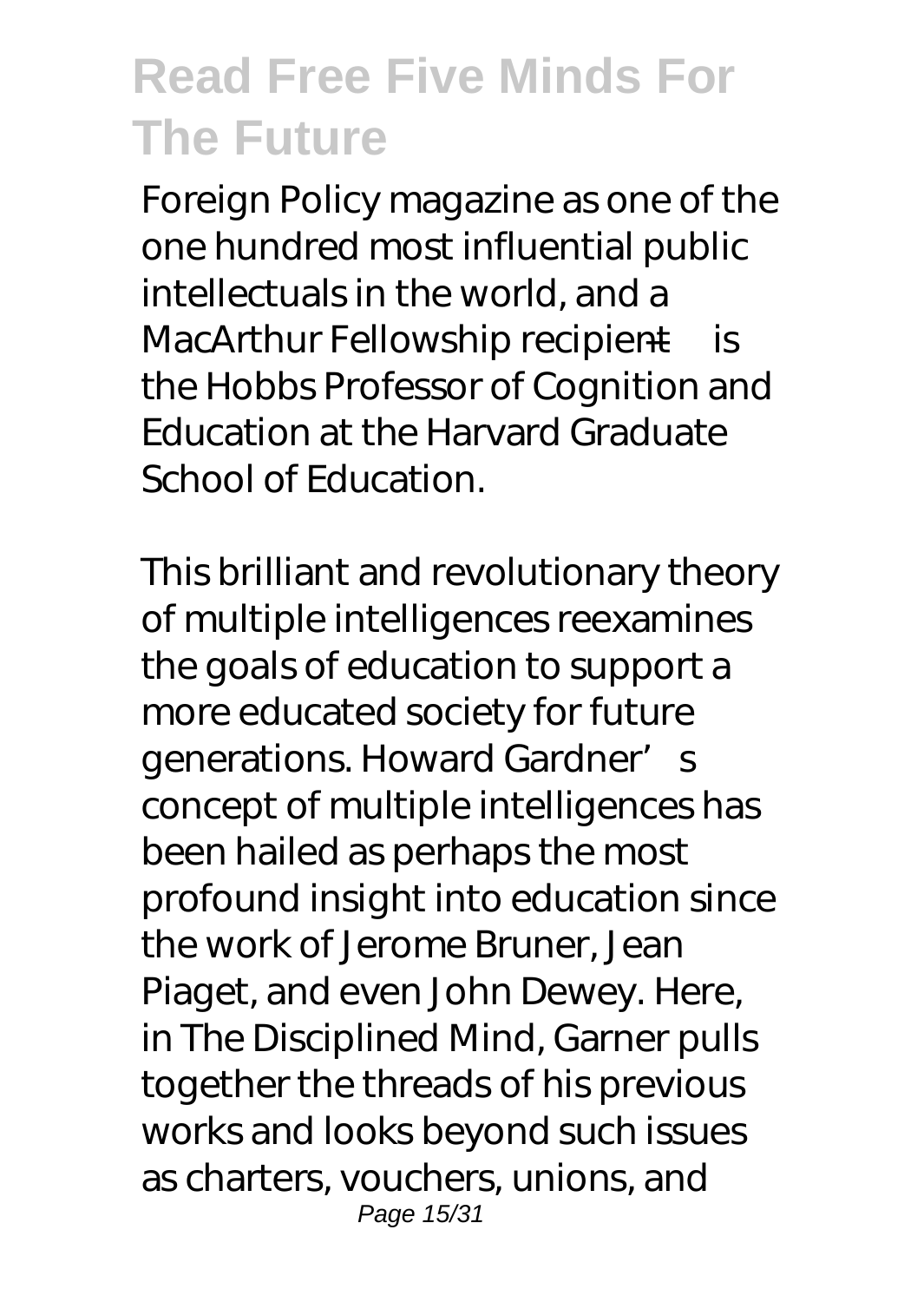affirmative action in order to explore the larger questions of what constitutes an educated person and how this can be achieved for all students. Gardner eloquently argues that the purpose of K–12 education should be to enhance students' deep understanding of the truth (and falsity), beauty (and ugliness), and goodness (and evil) as defined by their various cultures. By exploring the theory of evolution, the music of Mozart, and the lessons of the Holocaust as a set of examples that illuminates the nature of truth, beauty, and morality, The Disciplined Mind envisions how younger generations will rise to the challenges of the future—while preserving the traditional goals of a "humane" education. Gardner' sultimate goal is the creation of an educated Page 16/31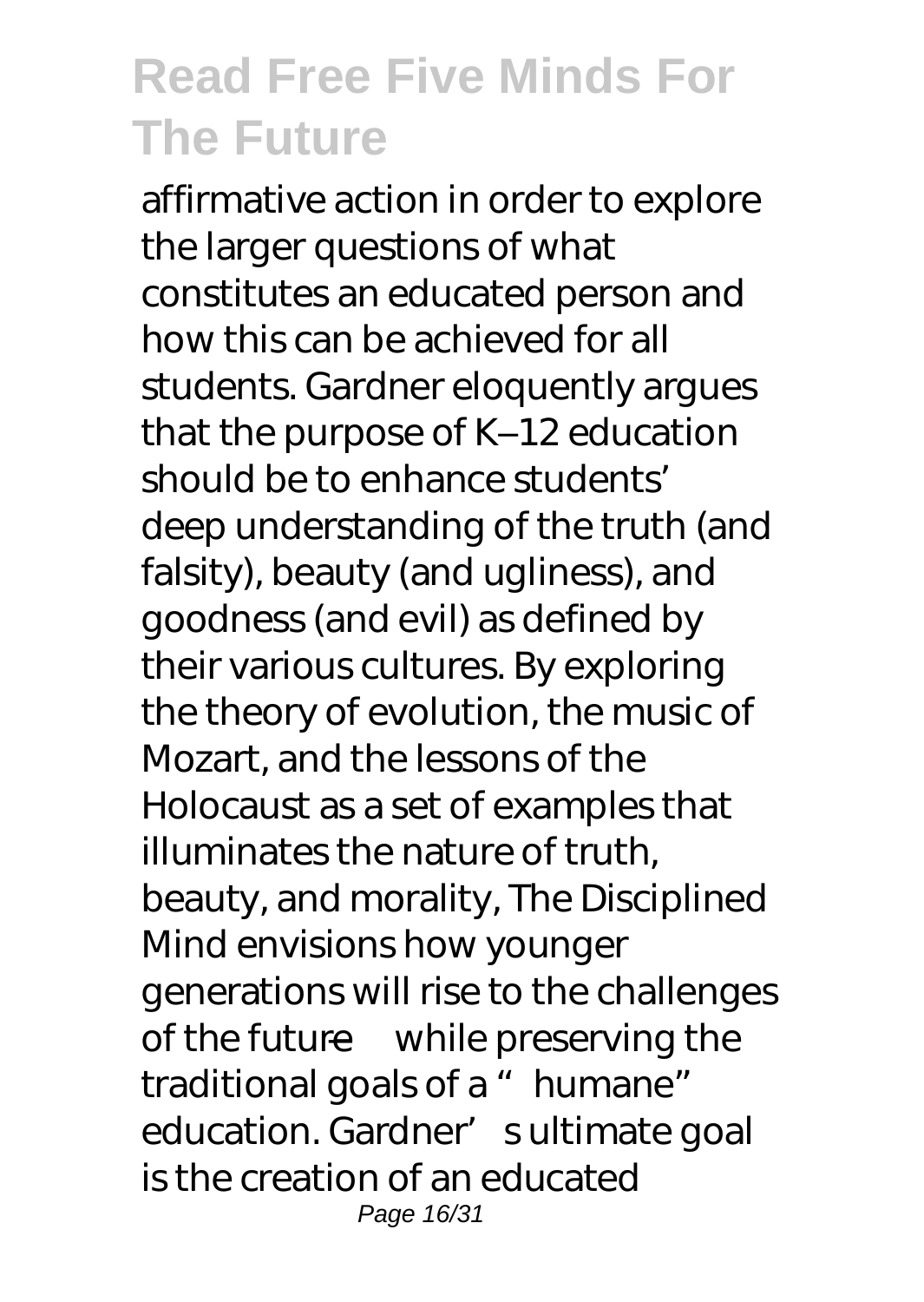generation that understands the physical, biological, and societal world in their own personal context as well as in a broader world view. But even as Gardner persuasively argues the merits of his approach, he recognizes the difficulty of developing one universal, ideal form of education. In an effort to reconcile conflicting educational viewpoints, he proposes the creation of six different educational pathways that, when taken together, can satisfy people's concern for student learning and their widely divergent views about knowledge and understanding overall.

An authority on the human mind reflects on his intellectual development, his groundbreaking work, and different types of Page 17/31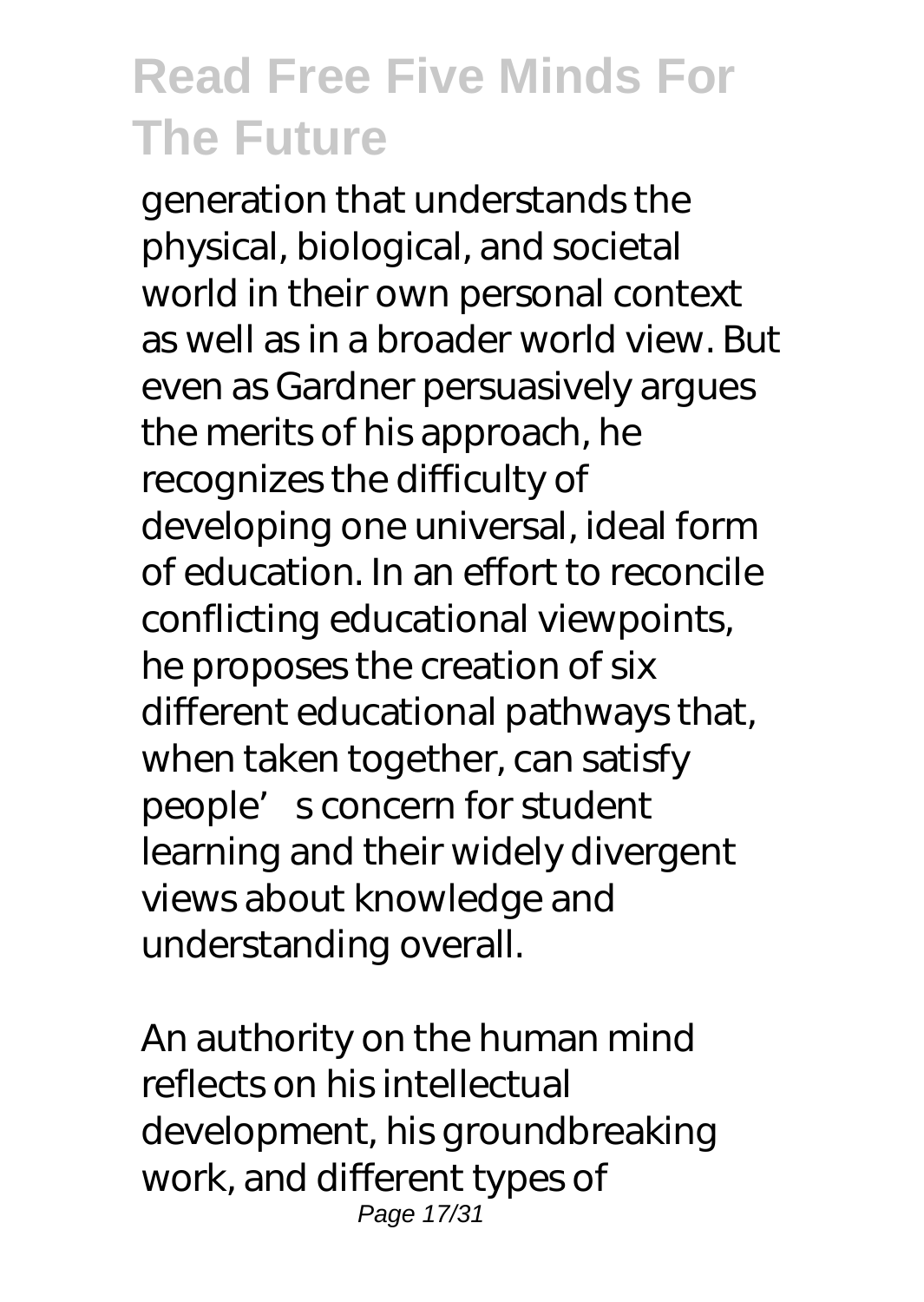intelligences--including his own. Howard Gardner's Frames of Mind was that rare publishing phenomenon--a mind-changer. Widely read by the general public as well as by educators, this influential book laid out Gardner's theory of multiple intelligences. It debunked the primacy of the IQ test and inspired new approaches to education; entire curricula, schools, museums, and parents' guides were dedicated to the nurturing of the several intelligences. In his new book, A Synthesizing Mind, Gardner reflects on his intellectual development and his groundbreaking work, tracing his evolution from bookish child to eager college student to disengaged graduate student to Harvard professor.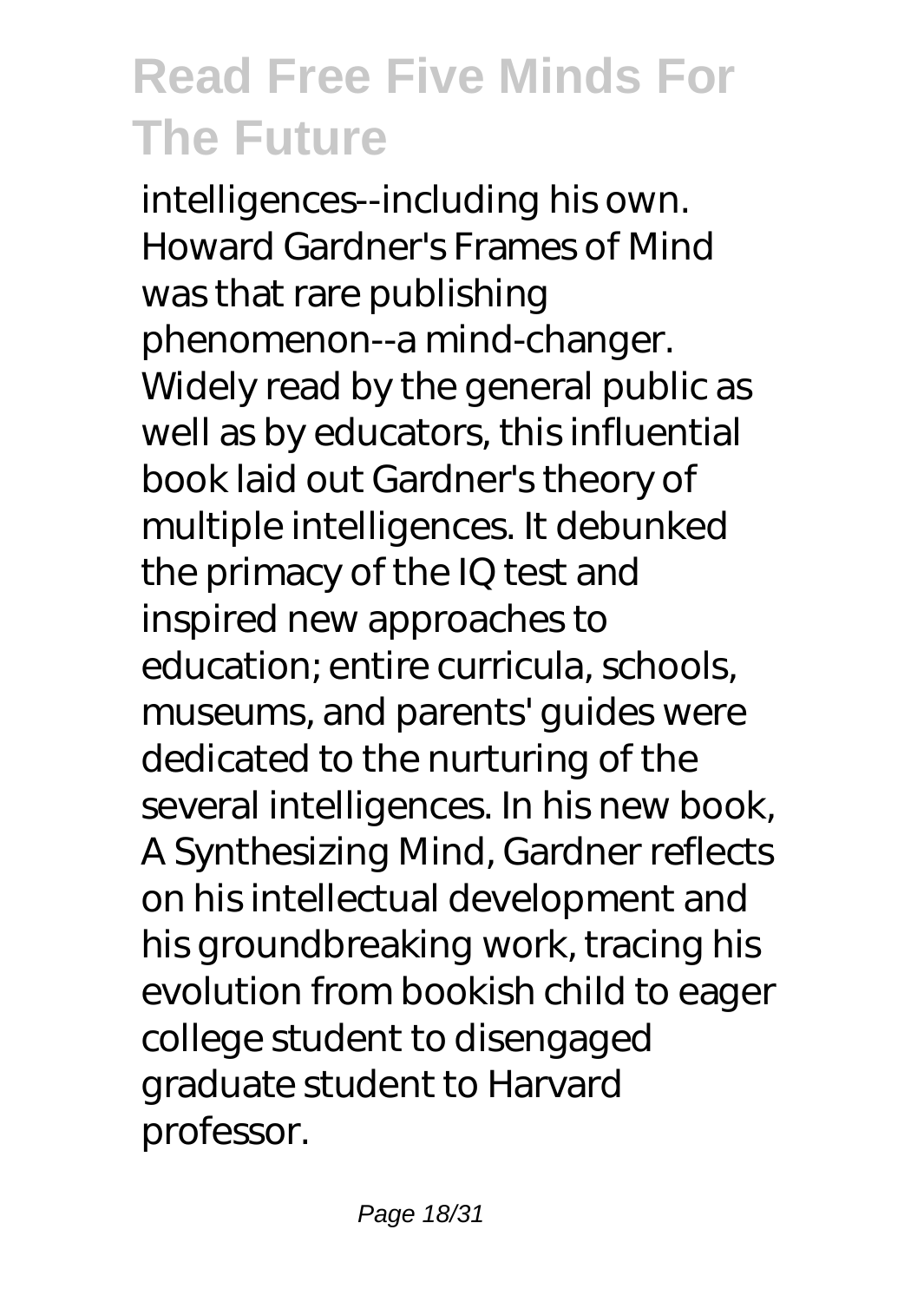Think about the last time you tried to change someone' smind about something important: a voter's political beliefs; a customer's favorite brand; a spouse's decorating taste. Chances are you weren' t successful in shifting that person' s beliefs in any way. In his book, Changing Minds, Harvard psychologist Howard Gardner explains what happens during the course of changing a mind – and offers ways to influence that process. Remember that we don't change our minds overnight, it happens in gradual stages that can be powerfully influenced along the way. This book provides insights that can broaden our horizons and shape our lives.

This is for anyone who's curious about rethinking their thinking or Page 19/31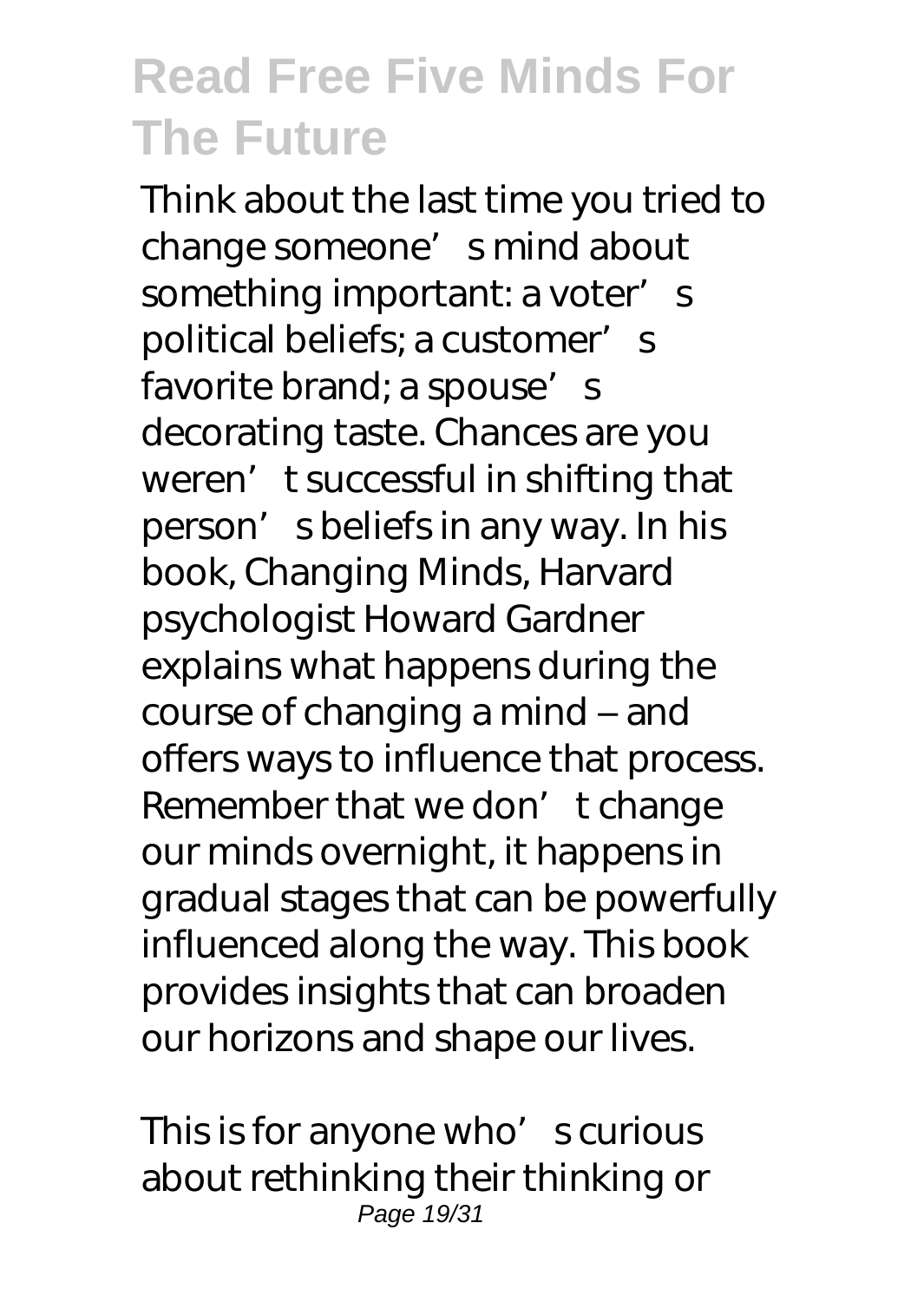unleashing the extraordinary potential of the human mind.

Fifteen years ago, psychologist and educator Howard Gardner introduced the idea of multiple intelligences, challenging the presumption that intelligence consists of verbal or analytic abilities only -- those intelligences that schools tend to measure. He argued for a broader understanding of the intelligent mind, one that embraces creation in the arts and music, spatial reasoning, and the ability to understand ourselves and others. Today, Gardner's ideas have become widely accepted -- indeed, they have changed how we think about intelligence, genius, creativity, and even leadership, and he is widely regarded as one of the most Page 20/31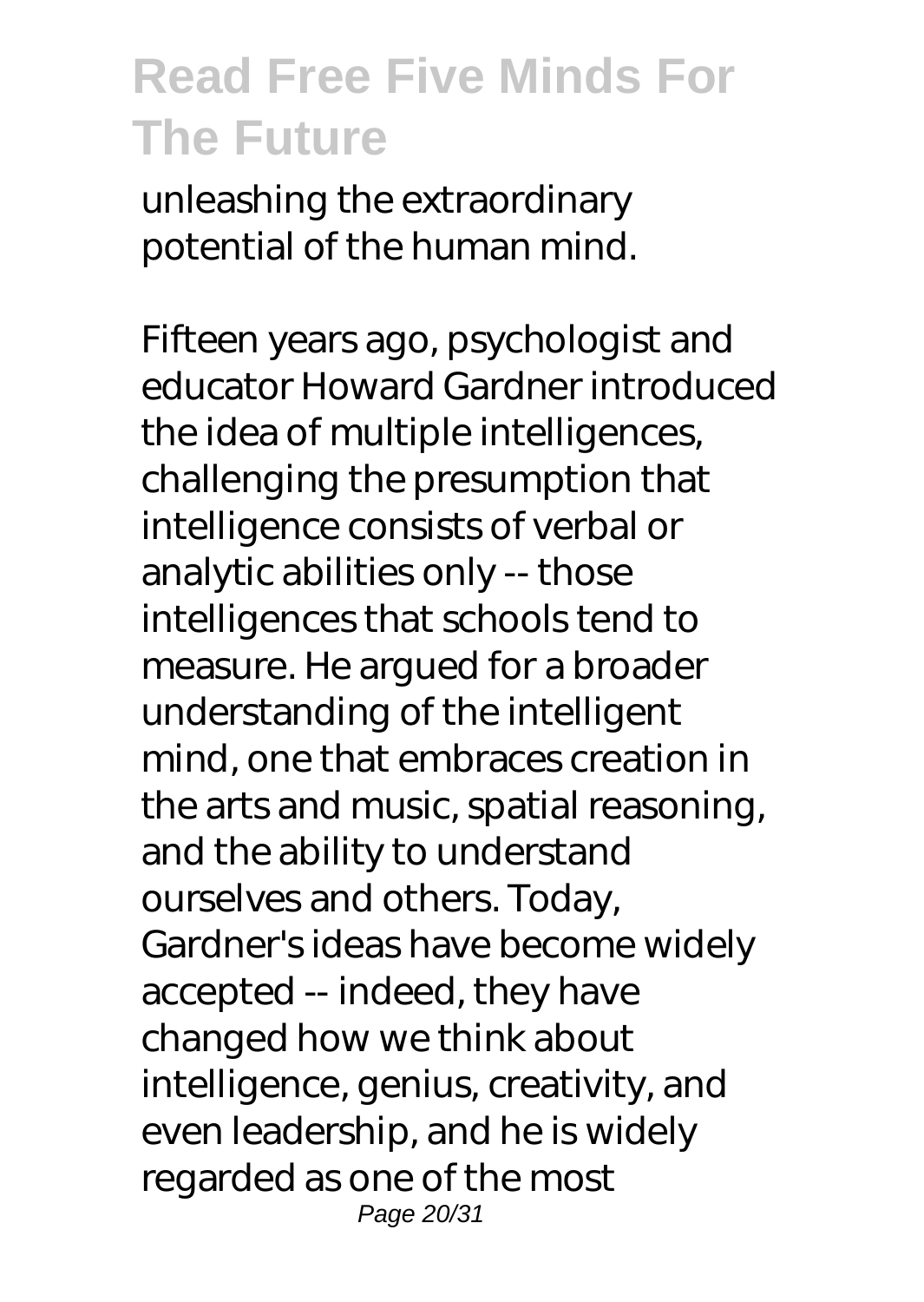important voices writing on these subjects. Now, in Extraordinary Minds , a book as riveting as it is new, Gardner poses an important question: Is there a set of traits shared by all truly great achievers -- those we deem extraordinary -- no matter their field or the time period within which they did their important work? In an attempt to answer this question, Gardner first examines how most of us mature into more or less competent adults. He then examines closely four persons who lived unquestionably extraordinary lives -- Mozart, Freud, Woolf, and Gandhi - using each as an exemplar of a different kind of extraordinariness: Mozart as the master of a discipline, Freud as the innovative founder of a new discipline, Woolf as the great introspect or, and Gandhi as the Page 21/31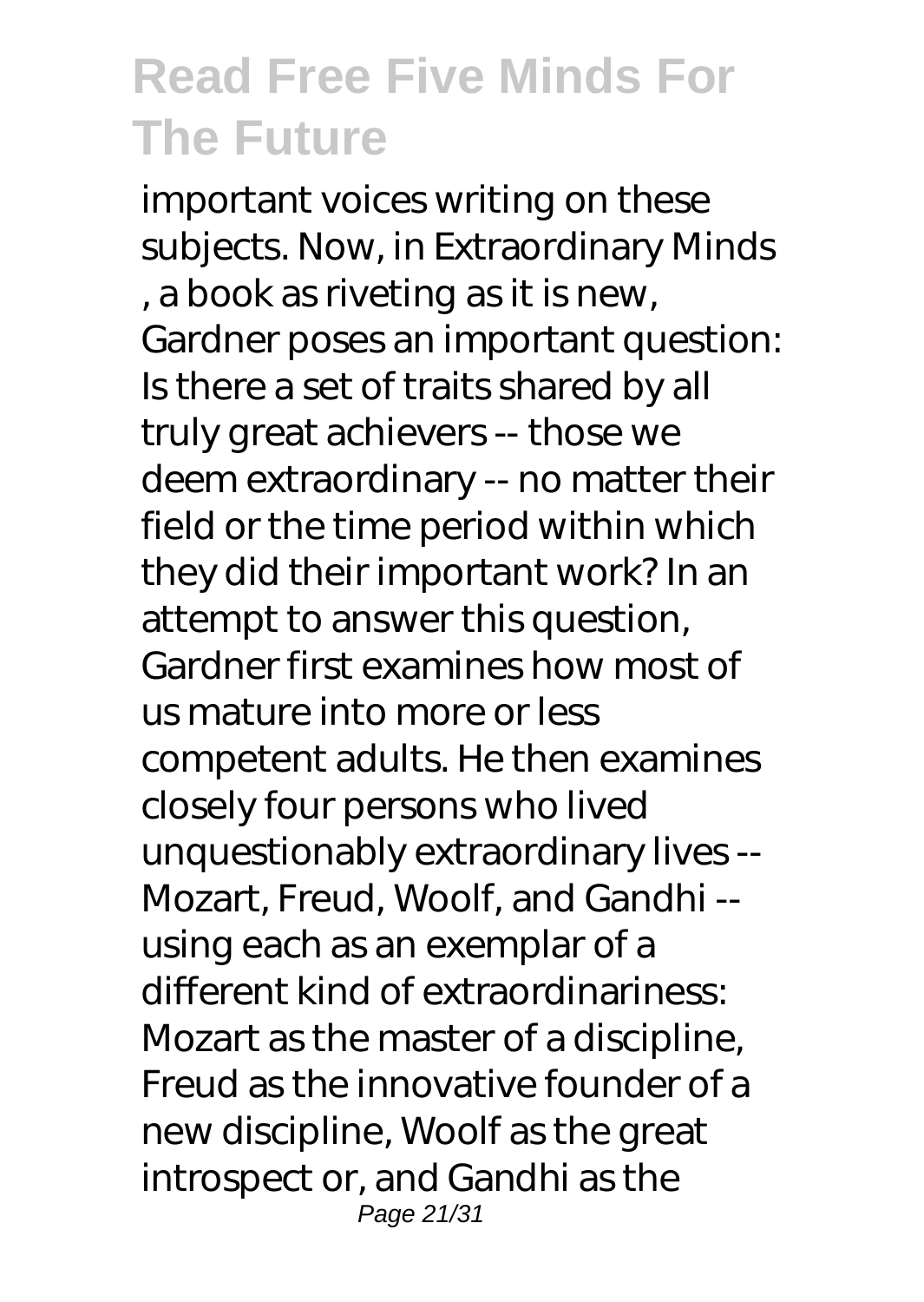influencer. What can we learn about ourselves from the experiences of the extraordinary? Interestingly, Gardner finds that an excess of raw power is not the most impressive characteristic shared by superachievers; rather, these extraordinary individuals all have had a special talent for identifying their own strengths and weaknesses, for accurately analyzing the events of their own lives, and for converting into future successes those inevitable setbacks that mark every life. Gardner provides answers to a number of provocative questions, among them: How do we explain extraordinary times -- Athens in the fifth century B.C., the T'ang Dynasty in the eighth century, Islamic Society in the late Middle Ages, and New York at the middle of the century? What is the relation among genius, creativity, Page 22/31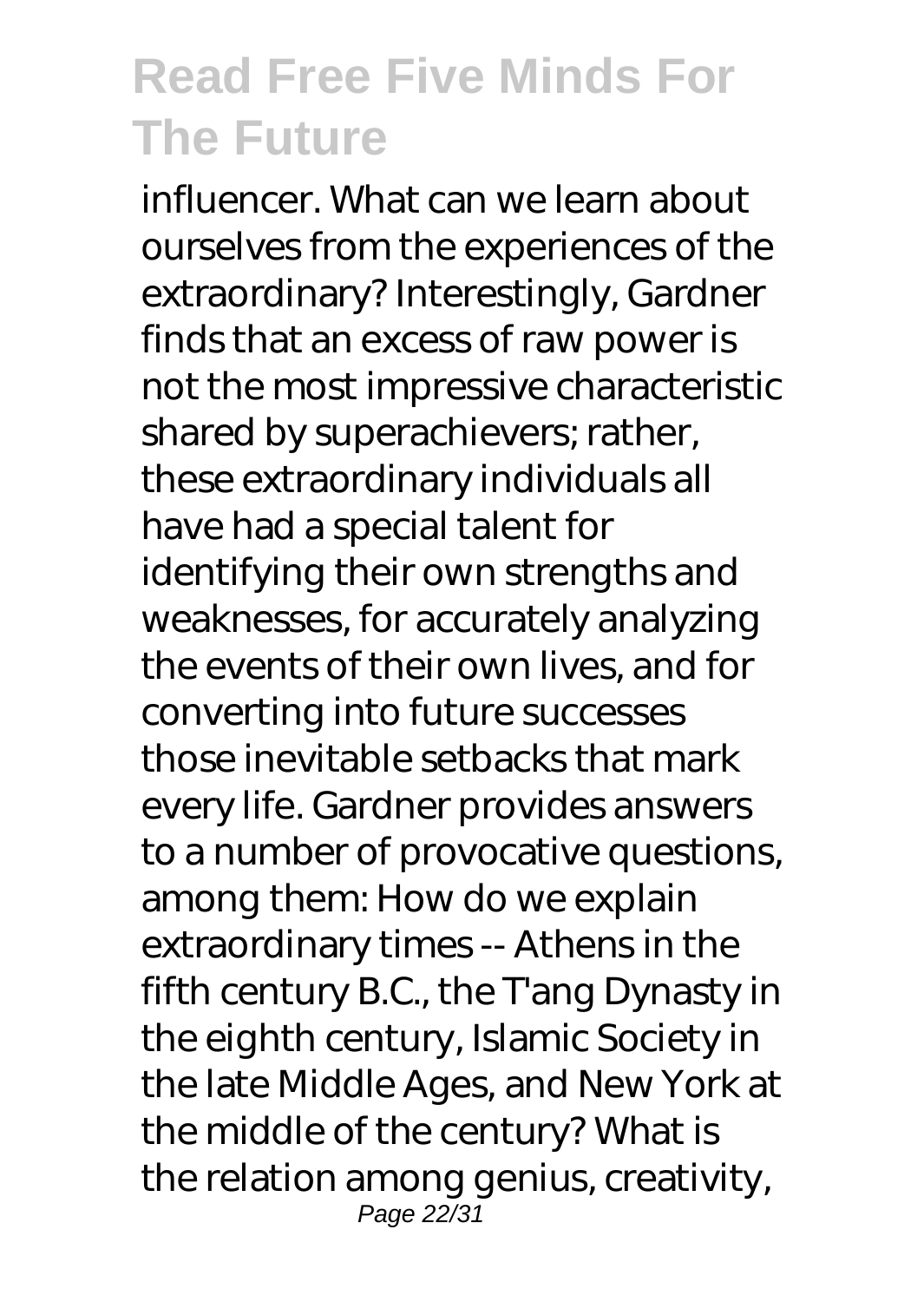fame, success, and moral extraordinariness? Does extraordinariness make for a happier, more fulfilling life, or does it simply create a special onus?

No one has failed to notice that the current generation of youth is deeply--some would say totally--involved with digital media. Professors Howard Gardner and Katie Davis name today's young people The App Generation, and in this spellbinding book they explore what it means to be "app-dependent" versus "app-enabled" and how life for this generation differs from life before the digital era. Gardner and Davis are concerned with three vital areas of adolescent life: identity, intimacy, and imagination. Through innovative research, including Page 23/31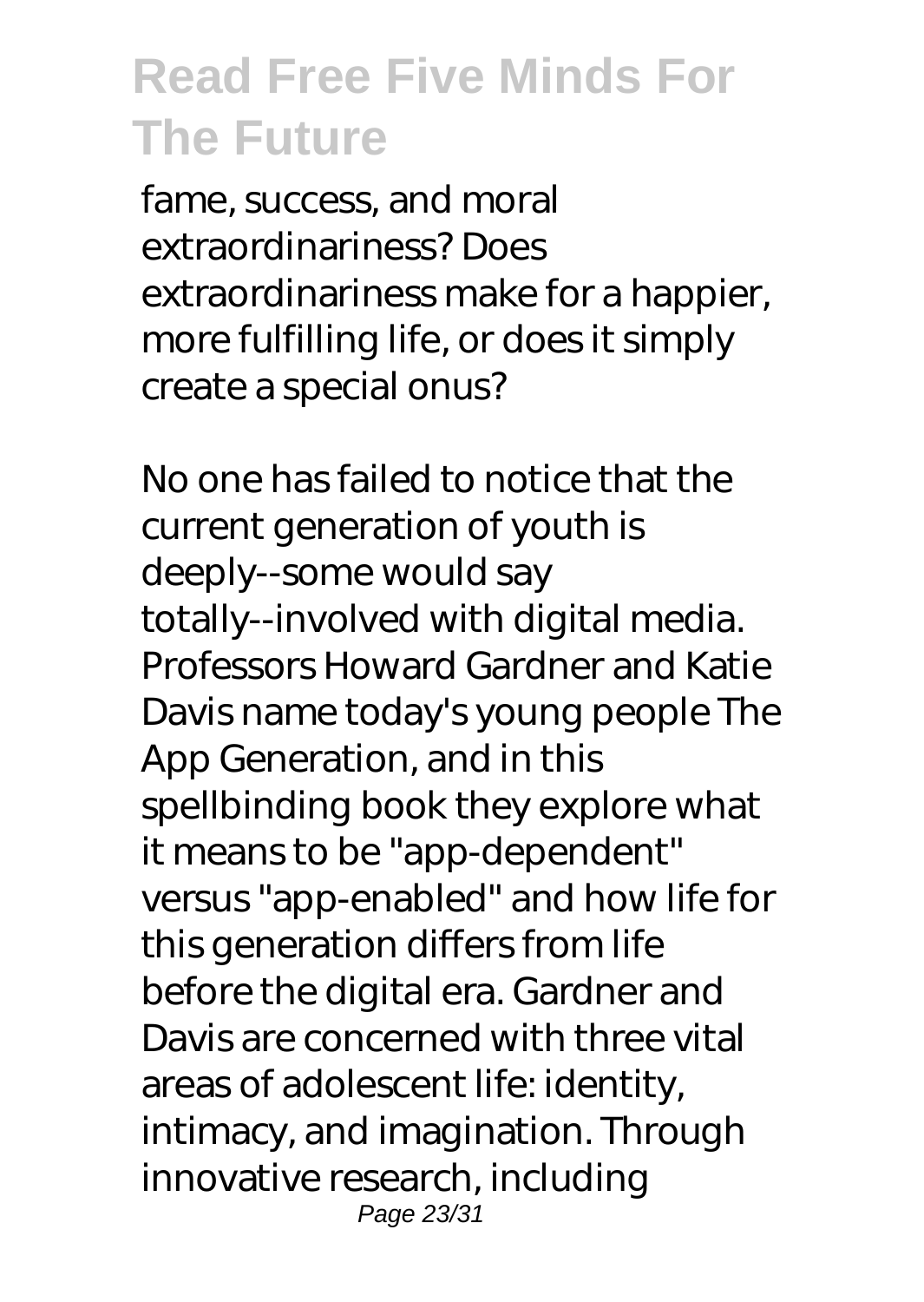interviews of young people, focus groups of those who work with them, and a unique comparison of youthful artistic productions before and after the digital revolution, the authors uncover the drawbacks of apps: they may foreclose a sense of identity, encourage superficial relations with others, and stunt creative imagination. On the other hand, the benefits of apps are equally striking: they can promote a strong sense of identity, allow deep relationships, and stimulate creativity. The challenge is to venture beyond the ways that apps are designed to be used, Gardner and Davis conclude, and they suggest how the power of apps can be a springboard to greater creativity and higher aspirations.

Science world luminary John Page 24/31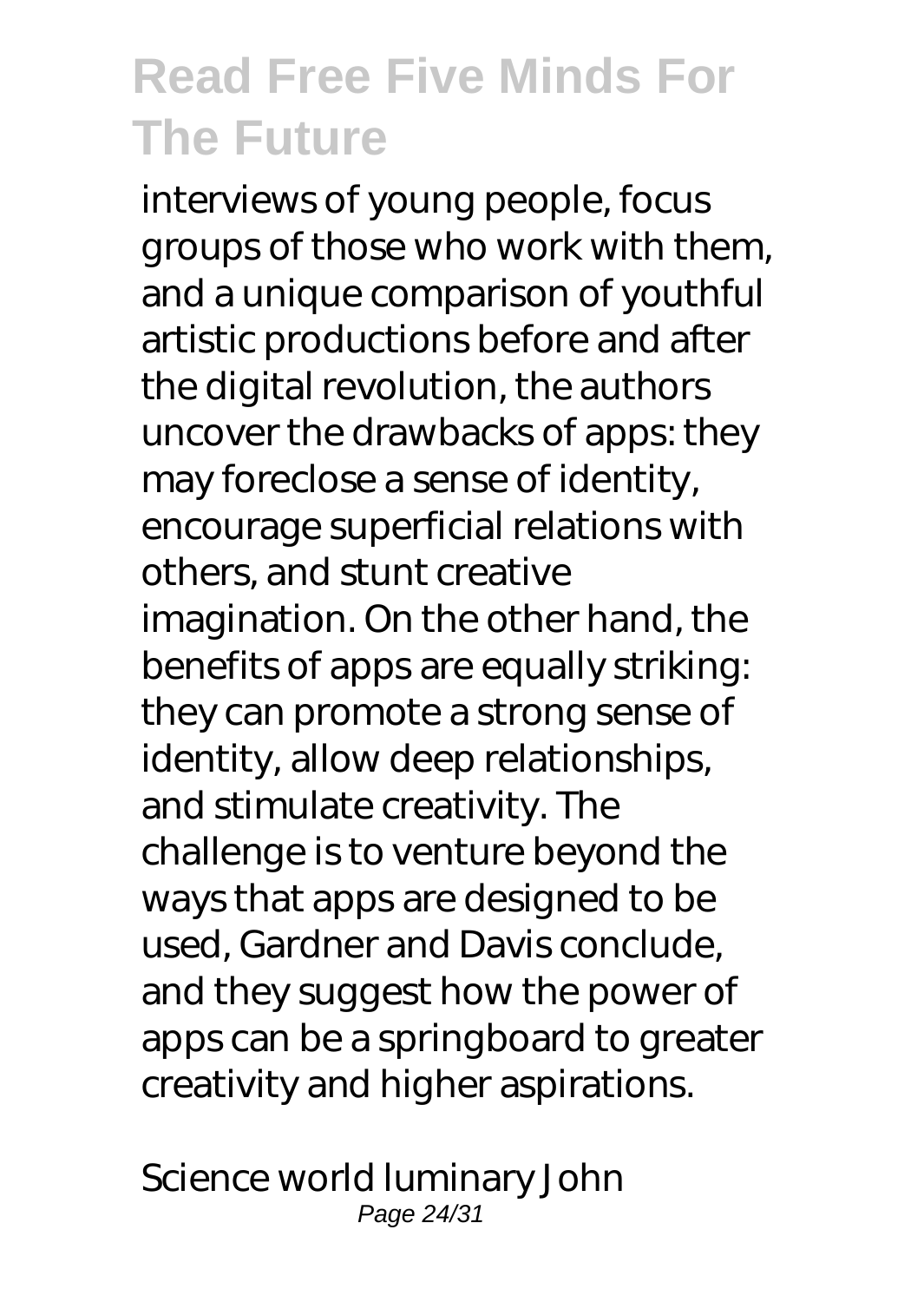Brockman assembles twenty-five of the most important scientific minds, people who have been thinking about the field artificial intelligence for most of their careers, for an unparalleled round-table examination about mind, thinking, intelligence and what it means to be human. "Artificial intelligence is today's story--the story behind all other stories. It is the Second Coming and the Apocalypse at the same time: Good AI versus evil AI." --John Brockman More than sixty years ago, mathematician-philosopher Norbert Wiener published a book on the place of machines in society that ended with a warning: "we shall never receive the right answers to our questions unless we ask the right questions.... The hour is very late, and the choice of good and evil knocks at Page 25/31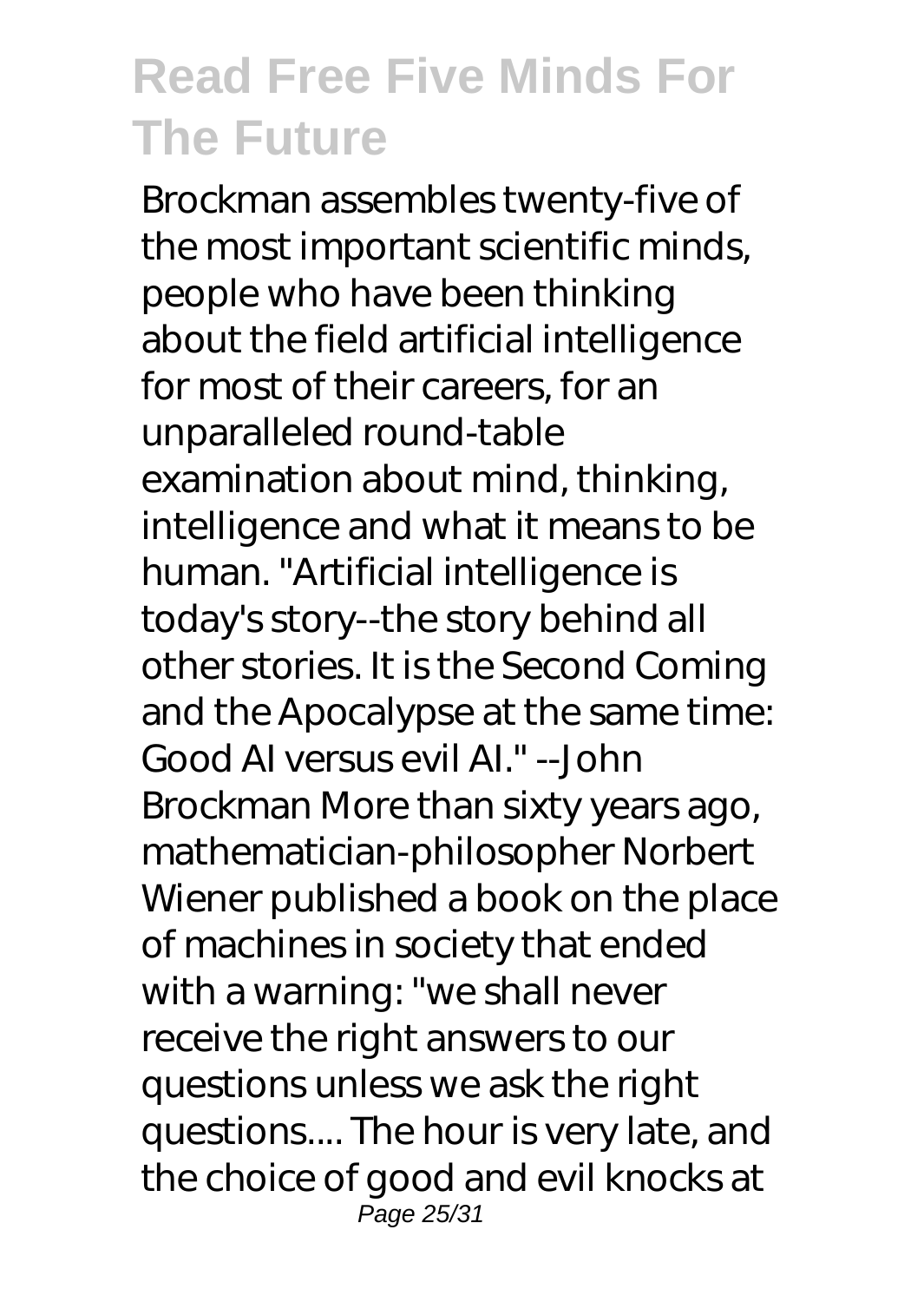our door." In the wake of advances in unsupervised, self-improving machine learning, a small but influential community of thinkers is considering Wiener's words again. In Possible Minds, John Brockman gathers their disparate visions of where AI might be taking us. The fruit of the long history of Brockman's profound engagement with the most important scientific minds who have been thinking about AI--from Alison Gopnik and David Deutsch to Frank Wilczek and Stephen Wolfram--Possible Minds is an ideal introduction to the landscape of crucial issues AI presents. The collision between opposing perspectives is salutary and exhilarating; some of these figures, such as computer scientist Stuart Russell, Skype co-founder Jaan Page 26/31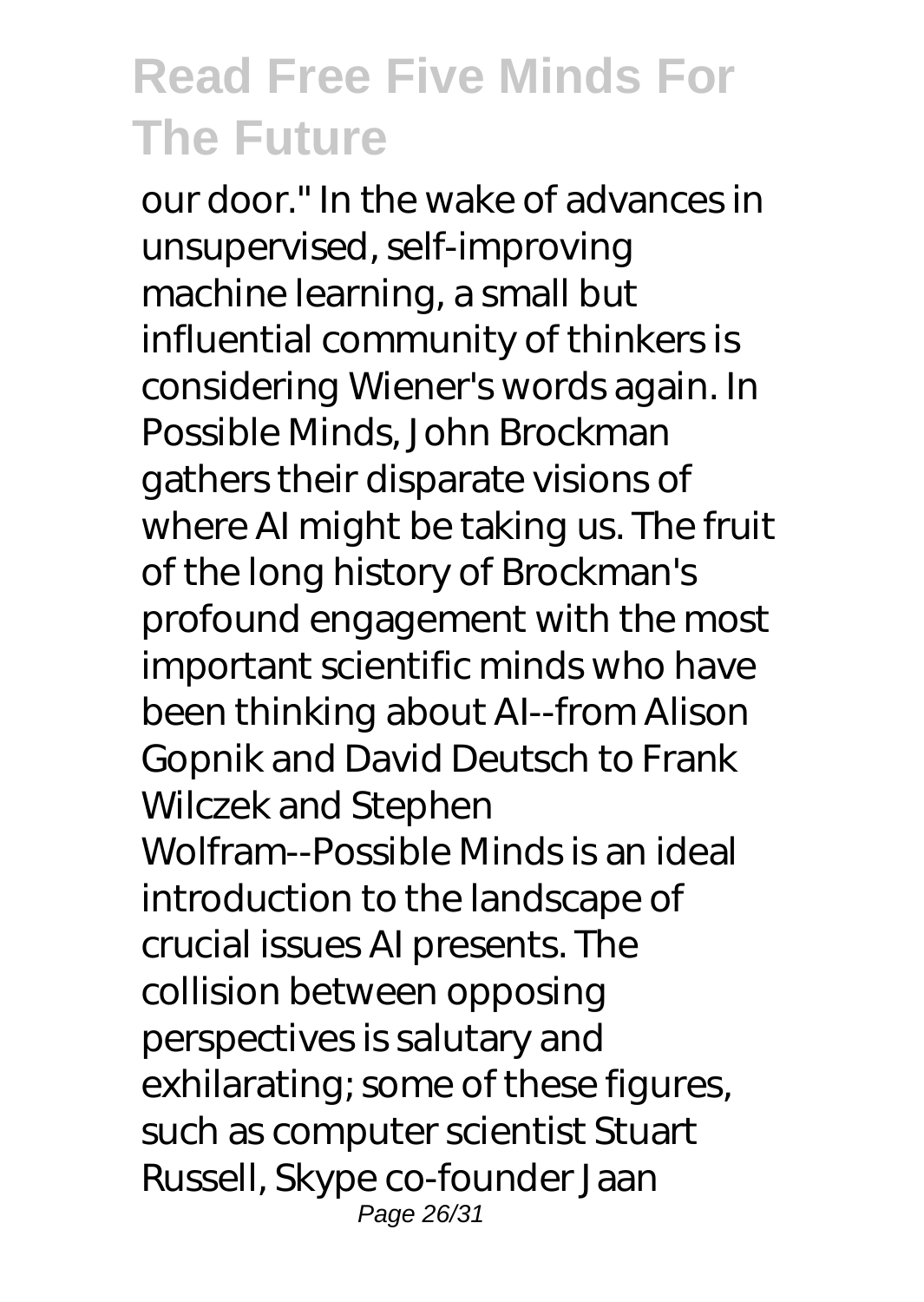Tallinn, and physicist Max Tegmark, are deeply concerned with the threat of AI, including the existential one, while others, notably robotics entrepreneur Rodney Brooks, philosopher Daniel Dennett, and bestselling author Steven Pinker, have a very different view. Serious, searching and authoritative, Possible Minds lays out the intellectual landscape of one of the most important topics of our time.

The Agency by Design guide to implementing maker-centered teaching and learning Maker-Centered Learning provides both a theoretical framework and practical resources for the educators, curriculum developers, librarians, administrators, and parents navigating this burgeoning field. Page 27/31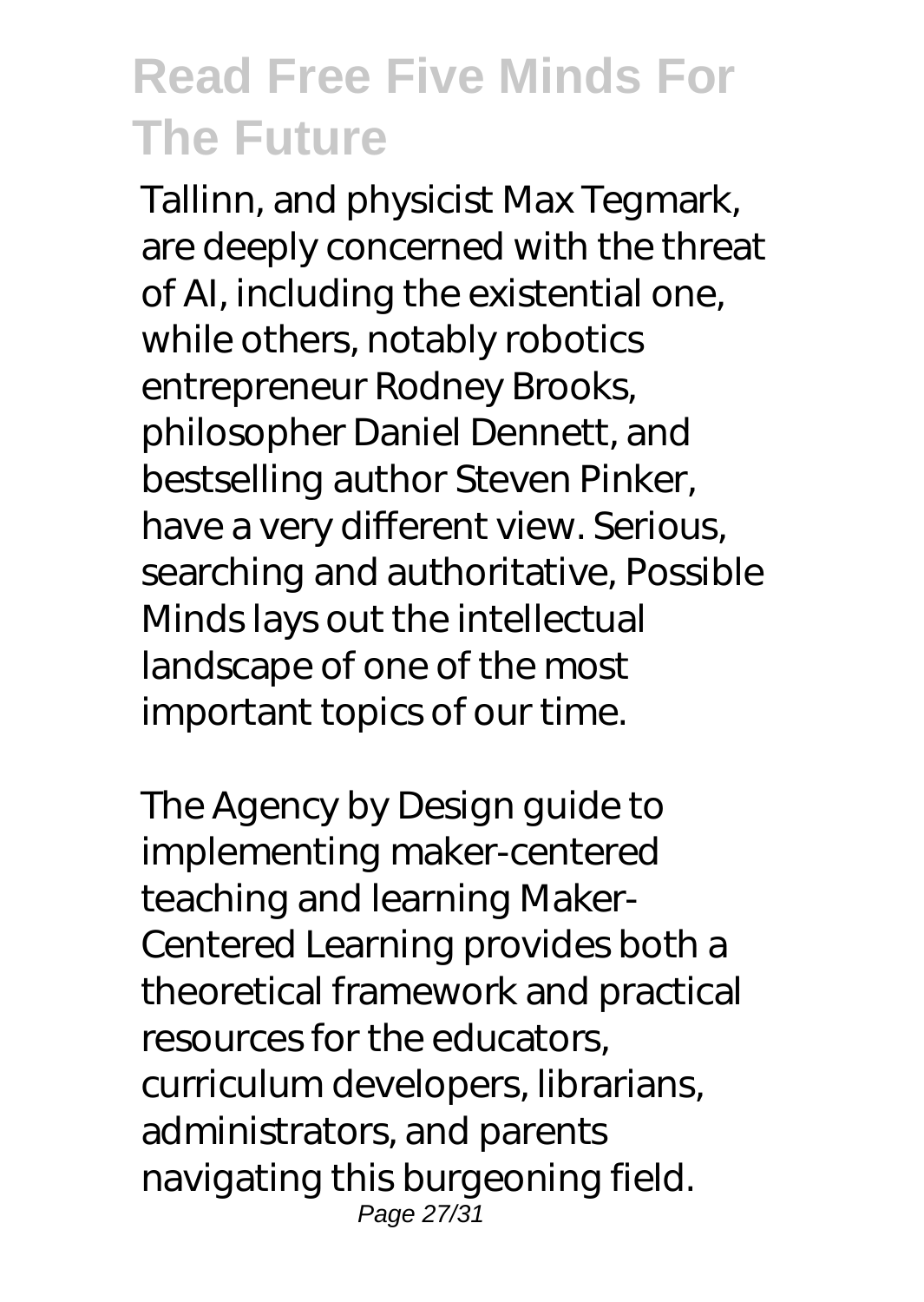Written by the expert team from the Agency by Design initiative at Harvard's Project Zero, this book Identifies a set of educational practices and ideas that define makercentered learning, and introduces the focal concepts of maker empowerment and sensitivity to design. Shares cutting edge research that provides evidence of the benefits of maker-centered learning for students and education as a whole. Presents a clear Project Zero-based framework for maker-centered teaching and learning Includes valuable educator resources that can be applied in a variety of design and maker-centered learning environments Describes unique thinking routines that foster the primary maker capacities of looking closely, exploring complexity, and Page 28/31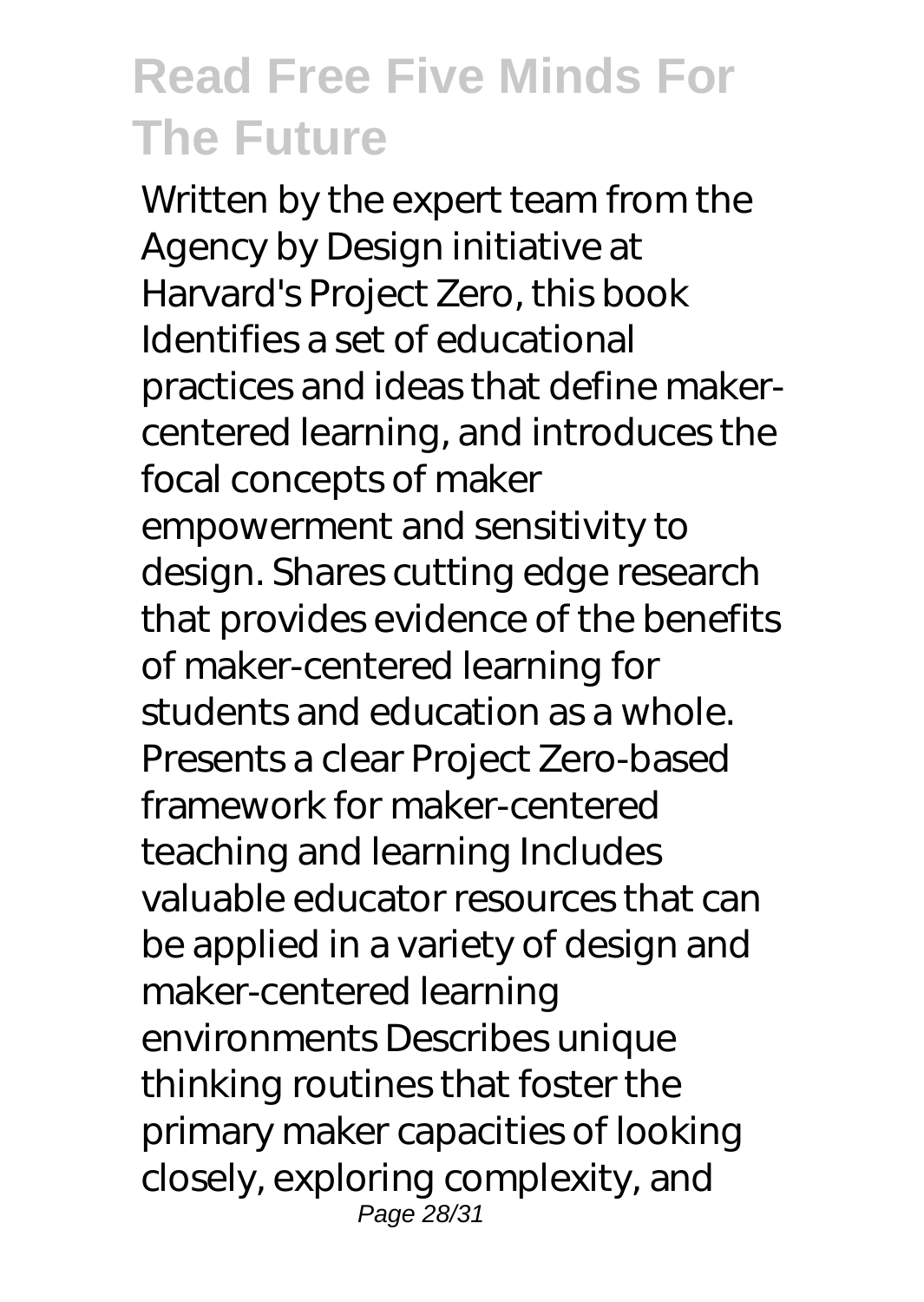finding opportunity. A surge of voices from government, industry, and education have argued that, in order to equip the next generation for life and work in the decades ahead, it is vital to support maker-centered learning in various educational environments. Maker-Centered Learning provides insight into what that means, and offers tools and knowledge that can be applied anywhere that learning takes place.

All children deserve the opportunity to practice freedom of thought, voice, and movement in school. Giving students the opportunity to practice freedom--to teach them how to be autonomous, responsible, cooperative and critically literate--should be done in communities and schools across the Page 29/31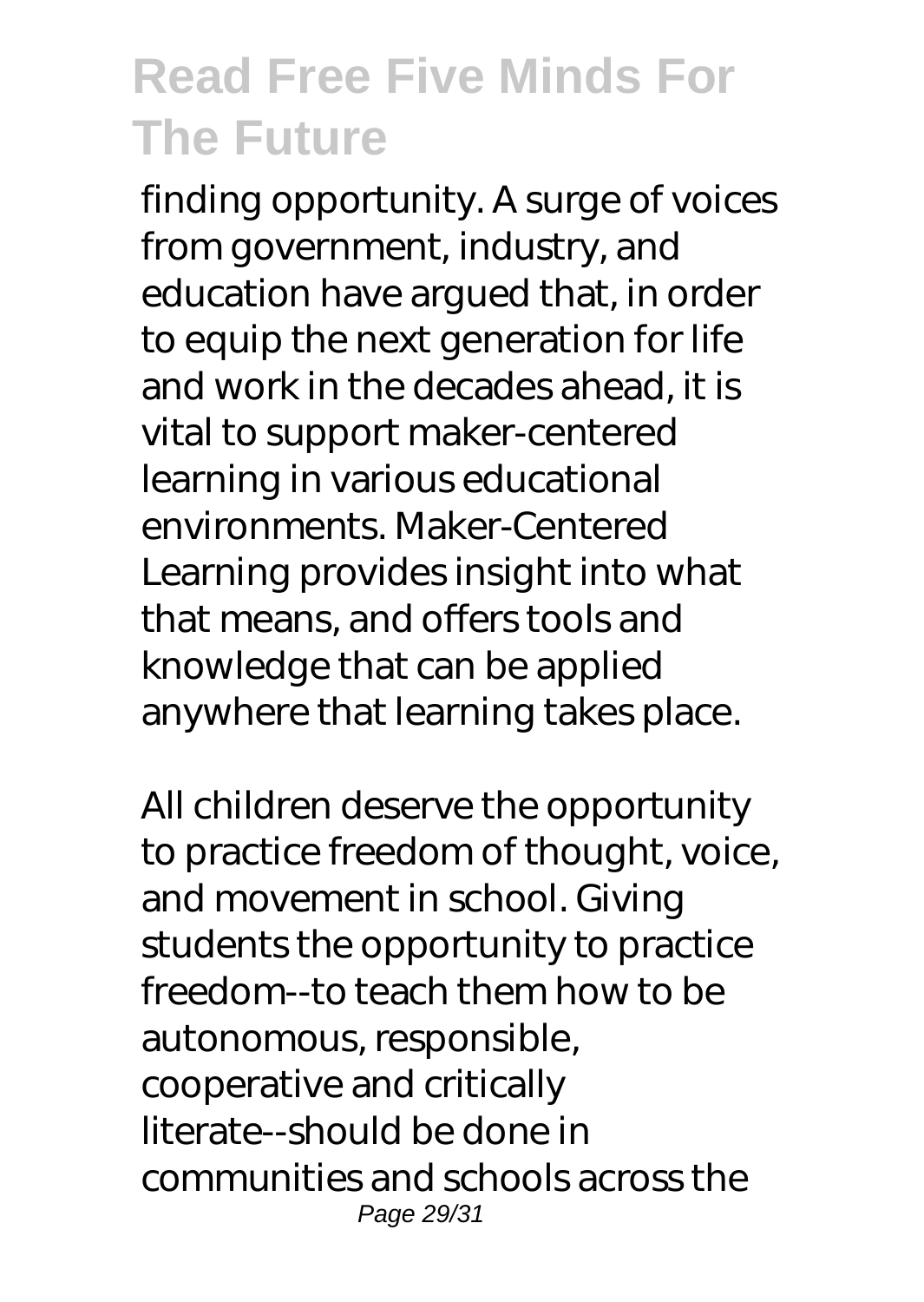country, and this book shows how. The key ability of the human brain that cannot be digitized or mechanized is its ability to interpret—that is, to cope with the intentions of another, to understand what was said and what was meant. Humans have the ability to work together as a team toward a common goal (i.e. cooperate), to be altruistic and make sacrifices to help others, to build trust, and to feel empathy or sympathy—and robots do not. Developing and using these interpretive and cooperative skills is essential to having a nation of thoughtful citizens who are capable of seeing themselves as solutions to the problems and issues we face. Empowered Students: Educating Flexible Minds for a Flexible Future is a theory-to-practice story of how Page 30/31